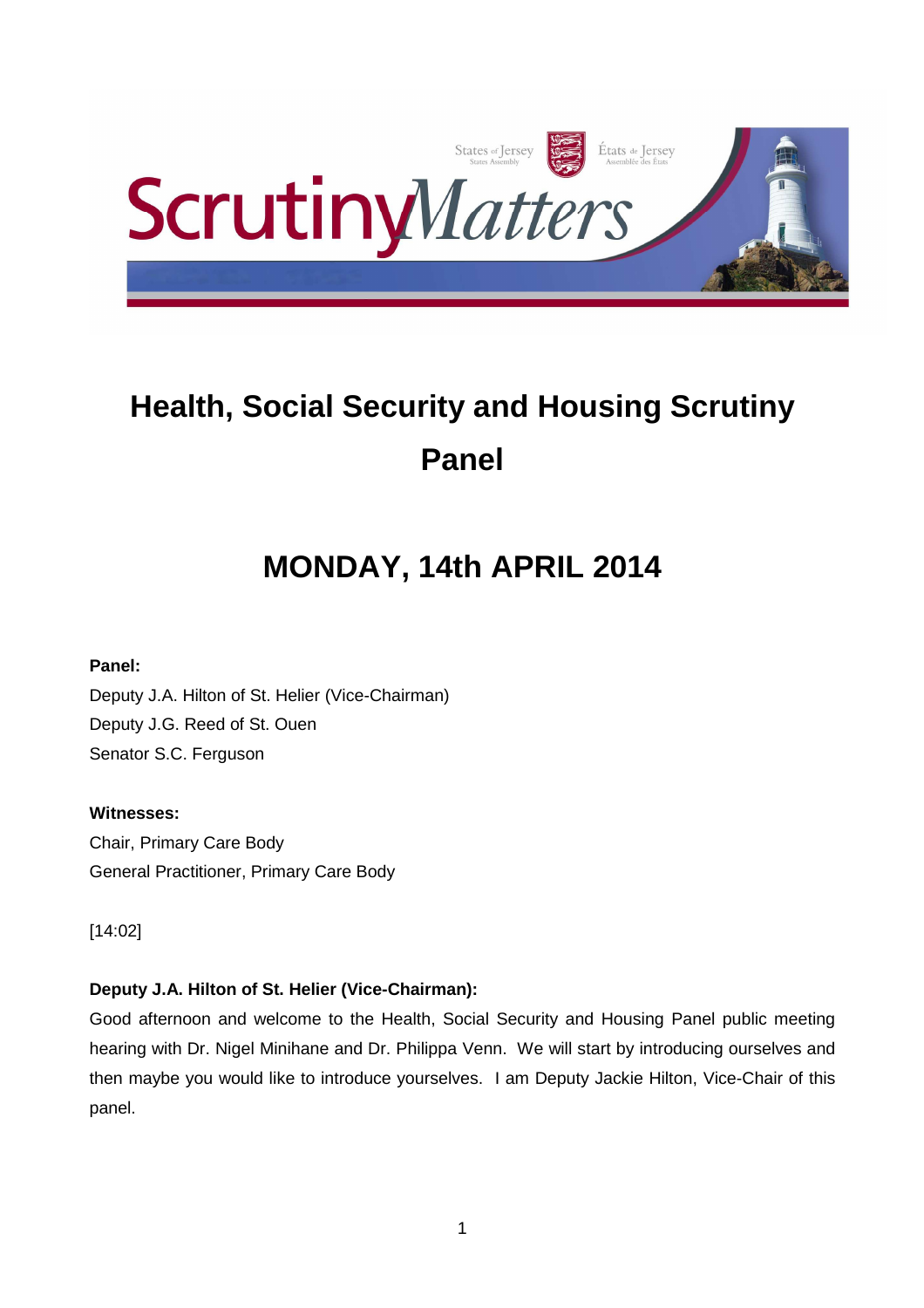#### **Deputy J.A. Hilton:**

Thank you. I would like to draw the public's attention to the notice on the chair, if they would like to just note those comments. Also I would like to offer the apologies of our Chair, the Deputy of St. Peter, who is unwell at the present time. Thank you very much for coming this afternoon. I would like to start by asking you if you could briefly describe your involvement in the process - this is the Health White Paper process - and whether there have been any significant milestones.

#### **Chair, Primary Care Body:**

I will begin, if I may. We have been involved to a degree since the White Paper was brought over by KPMG, effectively. We had concerns from the beginning, firstly about its value for money on the basis that a lot of it was based on work from the King's fund and there were difficulties in 2 main areas. One was workforce planning. There were a lot of assumptions around how people might suddenly be placed in jobs, so where nurses, for example, would come from. Then also the transition from where we are now to where we intend to get to. There was very little by way of transition planning in the early part. I am pleased to say that there has been a lot of work on that, which I will come back to, and other models around the world we hope are being looked at, so it is not just a U.K. (United Kingdom) model that everything will be predicated on. Initially the consultations were pretty unwieldy as well. Lots of people were invited, Uncle Tom Cobley and all, and maybe people had their views and it was right that they should be there but the key players really had a diluted voice in there and many of the people who came along were not aware of what the current situation was, never mind where we are trying to get to. Again, there has been more of a focus on the key players becoming the main part of the discussions going forward. We have noticed there has been a high workload for us in primary care, for example, trying to get here on time, as you see today, and we hope that we have put forward that if we are going to look at primary care being at the heart of what will be effectively mainly community care in the future, despite the new hospital, that there should be some time set aside for us, but protected time, so that we can participate appropriately in the steps, not just as they are planned strategically, but as they are rolled out in the future. We would like to look a little bit more at assessment of the estates and what our capabilities are. We will touch on this possibly again later, but we feel there have been a lot of assumptions made but very little by way of metrics in terms of what is possible out in the community at the moment, certainly from the general practice point of view. There were other aspects of the process which were concerning, particularly commissioning. I think I voiced this before. But commissioning is a U.K. model. It might work in the U.K. perspective in terms of the fact that there are many groups that could potentially be involved in providing care in the U.K. but it has been highly criticised and continues to be criticised even this week. The bureaucracy and the extra costs involved do not appear to justify the original aims. The extra money that has been produced over here has already had some perverse incentives. We have seen, and it is evident to look on the public websites, and in the directories, that there are a large number of nursing homes

2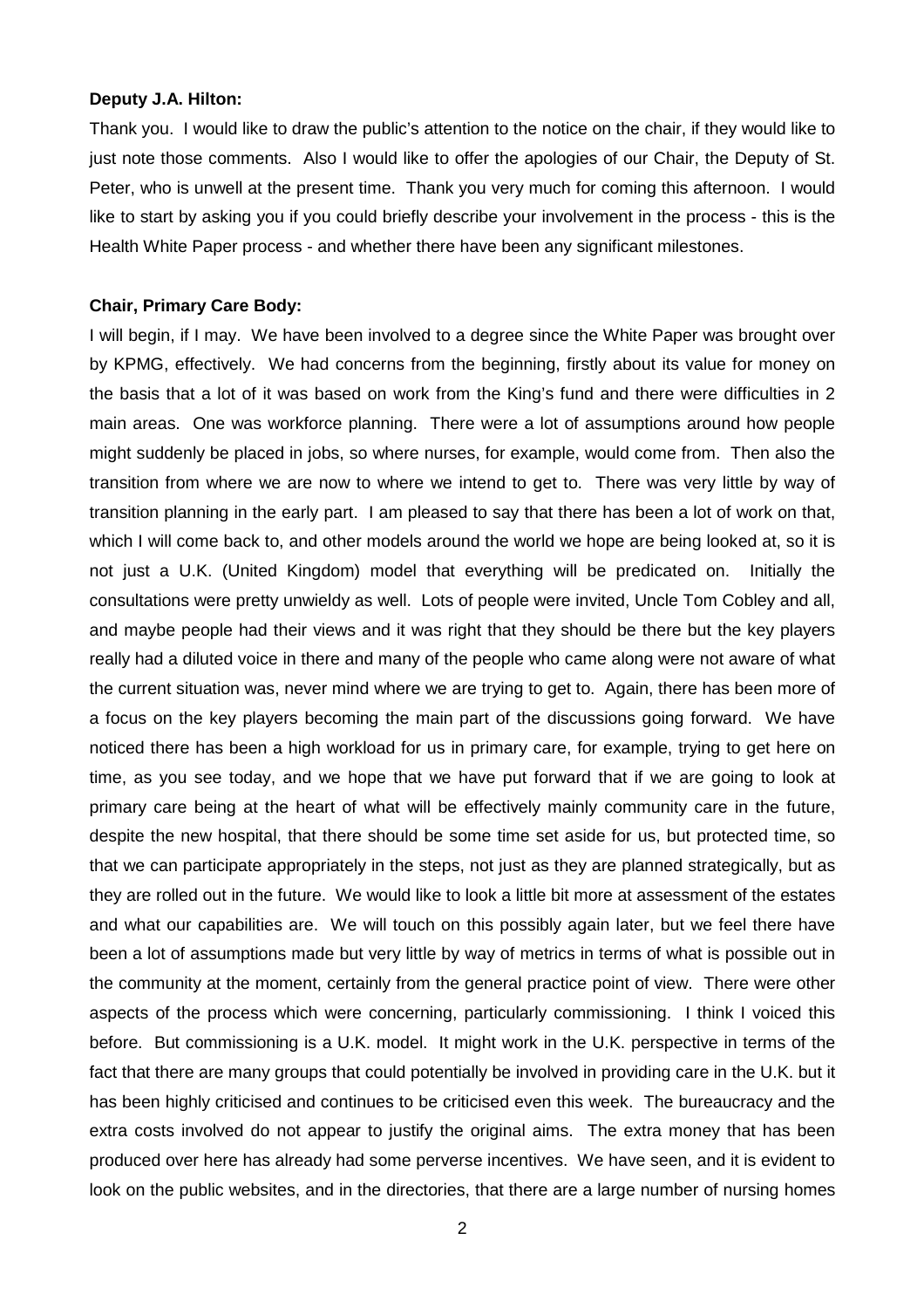that have sprung up and the Regulation Law that was planned, I think, for 2016 has already had to be expedited on the basis that there are concerns about whether the people being employed by such agencies are necessarily fit for purpose. So, in terms of how we move things forward in a commissioning model, there are further doubts around that. As I said, the change now has been to collaborative working rather than commissioning however, with key players. And we have this introduction of regulation of care standards. Sustainability is another issue that is part of this and it is something that concerns us. We feel as general practitioners the work should have been done first, and I think that is accepted all round. But it is now being addressed. Jersey Consumer Council are actively involved and we are participating with them. They are planning to do a qualitative study very soon, I think it starts in May, where they are looking at particular groups of individuals from different elements of society to put forward their views. The nice thing about this is that it is not just the people who would normally write to the Evening Post, they are people who are going to be selected because of where they are in society, and they will be given all the information around what are the pros and cons, even if they have vested interest or particular beliefs at the beginning of the project. We are concerned about the number of individuals who are now what we would describe on the cusp of affordability. Many of the general practitioners now are charging nigh on £40 or just under and I think that is a significant perverse ... not perverse incentive but disincentive to people coming in and we have seen certainly, as now a grey-haired G.P., the problems have become more complex. We have our own agendas because we have to meet quality standards, and very rightly so, but equally the patients want value for money so they are coming in and bringing in a long list of problems, which is difficult for us to get through in an appropriate time. That is indeed if they do come in. So if they are avoiding us the concern from our perspective, from the medical point of view, is that either problems will not be seen early or if they are seen later there will be a complex problem, which will be more costly either to the secondary care sector or the tertiary care sector. So we want to work towards equitable access particularly for vulnerable groups.

#### **The Deputy of St. Ouen:**

That seems to be quite a large agenda ...

## **Chair, Primary Care Body:**

A nice summary, I hope.

#### **The Deputy of St. Ouen:**

... for yourselves as obviously spokesman for the Primary Care Body. Could you just confirm whether you received any remuneration undertaking these tasks that you have been given?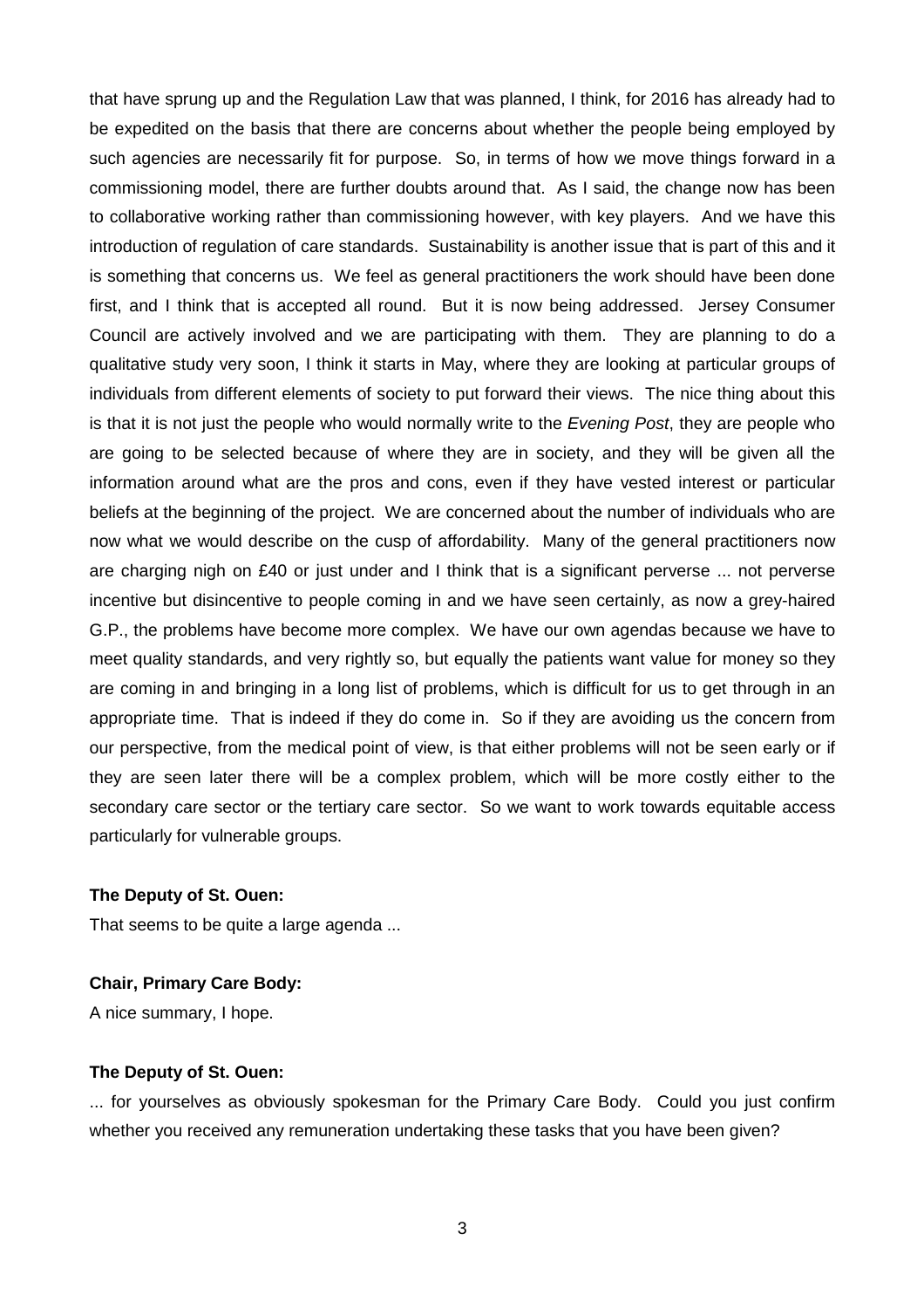#### **Chair, Primary Care Body:**

We do not at present. Our remuneration is from our members so our members contribute an amount and we are given 2 amounts, a smaller amount if we manage to find time, our own time, to do the work, and if we have to cancel patients then a larger amount, but that is at the moment not just the political work. We feel that if we are working on behalf of our members like, for example, if we were doing work akin to a union then our members should be paying for that. If we are working strategically, however, to contribute to the White Paper and the ramifications of that and the roll out of the programme then perhaps the organisation as a whole should recognise our work.

## **The Deputy of St. Ouen:**

Has anyone suggested to you how that recognition may be given?

#### **Chair, Primary Care Body:**

Following the mediation process, which I believe we will come back to, there was recognition that it was not appropriate for us to be exchanging emails at 11.00 p.m. at night and rushing between patients to do this sort of work. So I believe there is work behind the scenes looking to set an appropriate rate in order for us to step outside of our day-to-day commitments. The problem for us is that because of the way Jersey G.P.'s are paid we have to see patients in order for money to come into our practice, so there is a consideration every time we see a patient there is a large amount of that fee that comes in going to the infrastructure. In the U.K. that is slightly different. The infrastructure is paid for separately. There are global sums based on the amounts of patients that you have in the practice, for example, and other terms, which means that it is only the salary that you are replacing if you step out of working as a doctor. So it is proving a little complex in terms of calculating what it is that should be put forward, and again I believe no overall amounts have been agreed.

#### **General Practitioner, Primary Care Body:**

No, not yet. I think that is one of the limitations with the White Paper work, is that often the ... I think initially it was quite difficult to get our voice heard and there has now been - and that is one of the positives I think - a recognition that we need to use the clinical voice to help start to guide services and that is not necessarily just G.P.s. That is about secondary care conditions, community nursing staff, etcetera, and that one of the things that has been quite frustrating is that because we cannot take the time out to try and support development of their services, often the people who have got the time are the people who are sitting in an office, not necessarily client facing, and are getting on and beavering away, and suddenly come up with these plans that we get sent 24 hours before a meeting to comment on, and again I think there is recognition this is a little bit better now that particularly within the White Paper process: "Could we get a comment from our members within 3 or 4 days?" and that is absolutely impossible for us to do, and it has been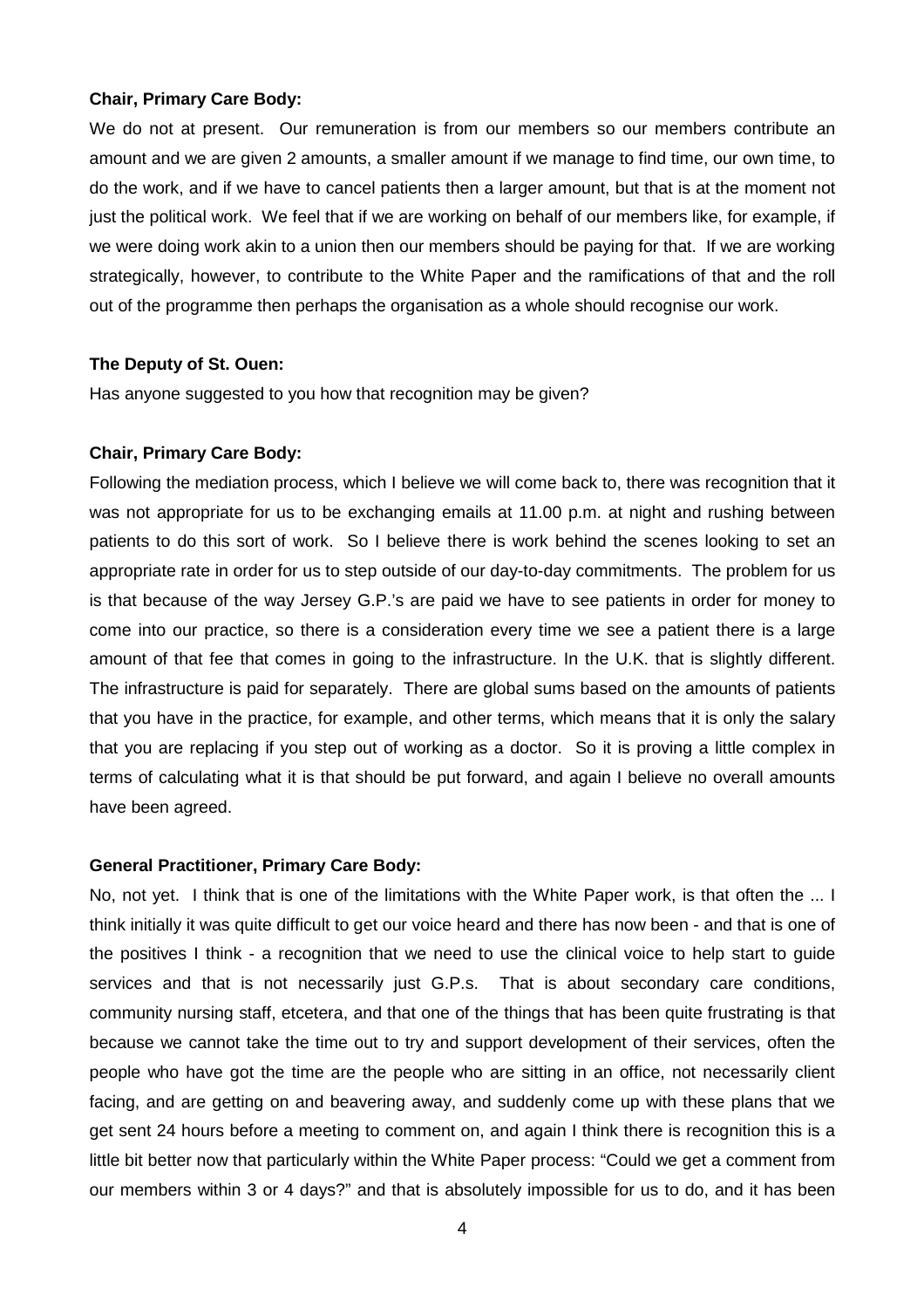very difficult for us to have a genuine collaborative view with our peers because it has been very difficult to engage them and bring them along with us. I think from their point of view they have seen very little impact on the day-to-day operation of their businesses and the day-to-day impact on their patients in general practice. So we have taken them to the brink several times and said: "Come on, listen to this, follow us, it is really important" and nothing has happened. So when we go back to them at the eleventh hour and say: "Could you comment on this service specification?" then in actual fact there is very little that comes back. Again, I think that is something that is understood. I think from the point of view of significant events during the White Paper process, eventually we have got to a point where I think the people who are heading it up are starting to listen to us, are starting to understand the wider impact of the services that they have and the fact that one cannot just roll out these services in silos and that the impact may be sometimes unintended consequences on different parts of the service needs to be thought about. I think that the profile of information technology within delivering a health service across the Island has been raised and it has become more prominent as an agenda. I still think we have got a danger that there are people championing their different particular systems so that somebody maybe needs to be brave enough to say we are going to go with this particular system and this particular arena because people all the time in the background are commissioning their own little solution for things and in actual fact it is about making sure that is a really joined up solution.

## [14:15]

I think the encouraging thing for us is that now it would appear that the acute hospital, the sustainable primary care and the new hospital work all seem to be ... those groups of individuals are all talking to each other and recognising where the impacts might be and I think that is encouraging because again we are doing one piece of work, there are other pieces of work going on elsewhere. I think the other thing that is quite important is that we have had ... it has been very difficult and very frustrating for us when essentially our paymasters through the Social Security fund have not been at the same table as Health, so Health would commission services and they would say: "Well, we are dependent on Social Security to make that happen" and Social Security would say ... so we were sitting there in the middle of this saying that this feels like the right thing to do and Health have said: "Gosh, we cannot do that because ..." I hope there is a recognition now at a political level and certainly at a senior civil servant level that delivery of healthcare is dependent on how much of the Health, Social Security and Treasury being part of the enabling team that are going to make it happen, because I think there is a real danger that one does one or leaves it to the other to deliver a plan and says: "We need to know that everyone is thinking on the same page before we can really push forward."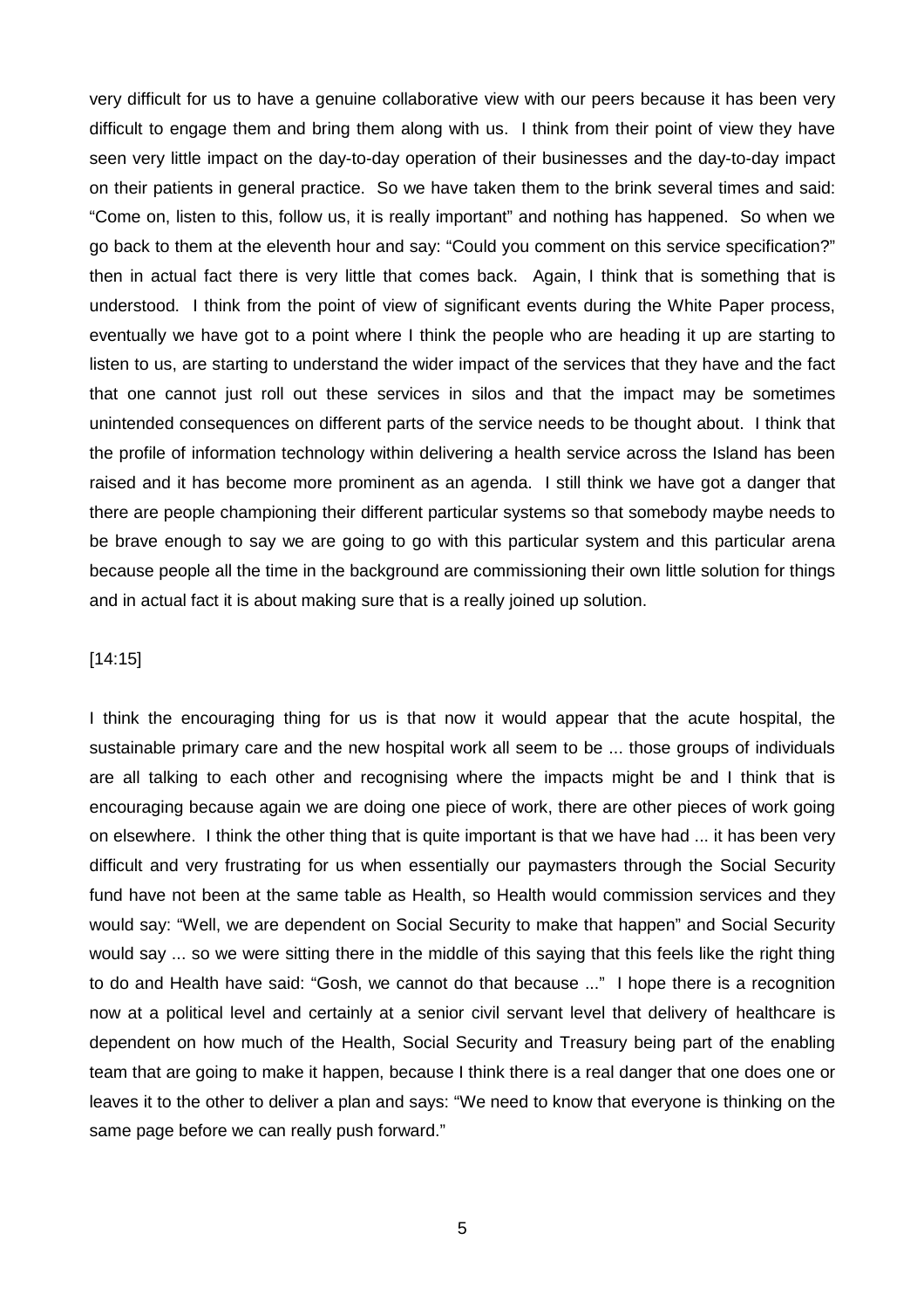## **Deputy J.A. Hilton:**

I do understand that there are difficulties last year but those seem to have been overcome to a certain degree and that the group has been set up and now has a project to lead, and this is to do with the sustainable funding. I believe the group met either last week ...

#### **General Practitioner, Primary Care Body:**

Last week, yes.

**Deputy J.A. Hilton:** Were you present at that meeting?

#### **General Practitioner, Primary Care Body:**

We are both on that, yes.

#### **Deputy J.A. Hilton:**

Were you satisfied with the general direction of where things were going from that first meeting? Has it given you a bit of confidence that you feel that you are going to make progress?

## **Chair, Primary Care Body:**

The history was, and one of the reasons we came to mediation, that we felt that we had been done to rather than worked with and one of the situations that arose at the beginning, as I said, was the KPMG work value for money given that it was undoubtedly a catalyst change but actually when you look at the underlying assumptions of how it could be brought into Jersey, there was a lot of money for that in particular, and it has taken a long time to move things forward? So I think from our angle we wanted to see something that was a collaborative approach, sure, but were working from a system from within, so testing it out and moving it on. So rather than say: "This is what you will have, how can we modify it?" "What have we got? How can we change it and move it from there?" That is a well-recognised system. Senator Ferguson very kindly provided us with a book called The Toyota System and Systems Thinking which I read through quite assiduously and liked the idea and that is what we brought to the table. We think that is a more cost effective model from all points of view, based on the precedent we feel that organisations to date have not carried out what was set out from the beginning, and we feel that if we can get involved from the beginning we will be able to make a difference.

## **Deputy J.A. Hilton:**

You obviously are happier now than you were 6 months ago but there is a huge way to go.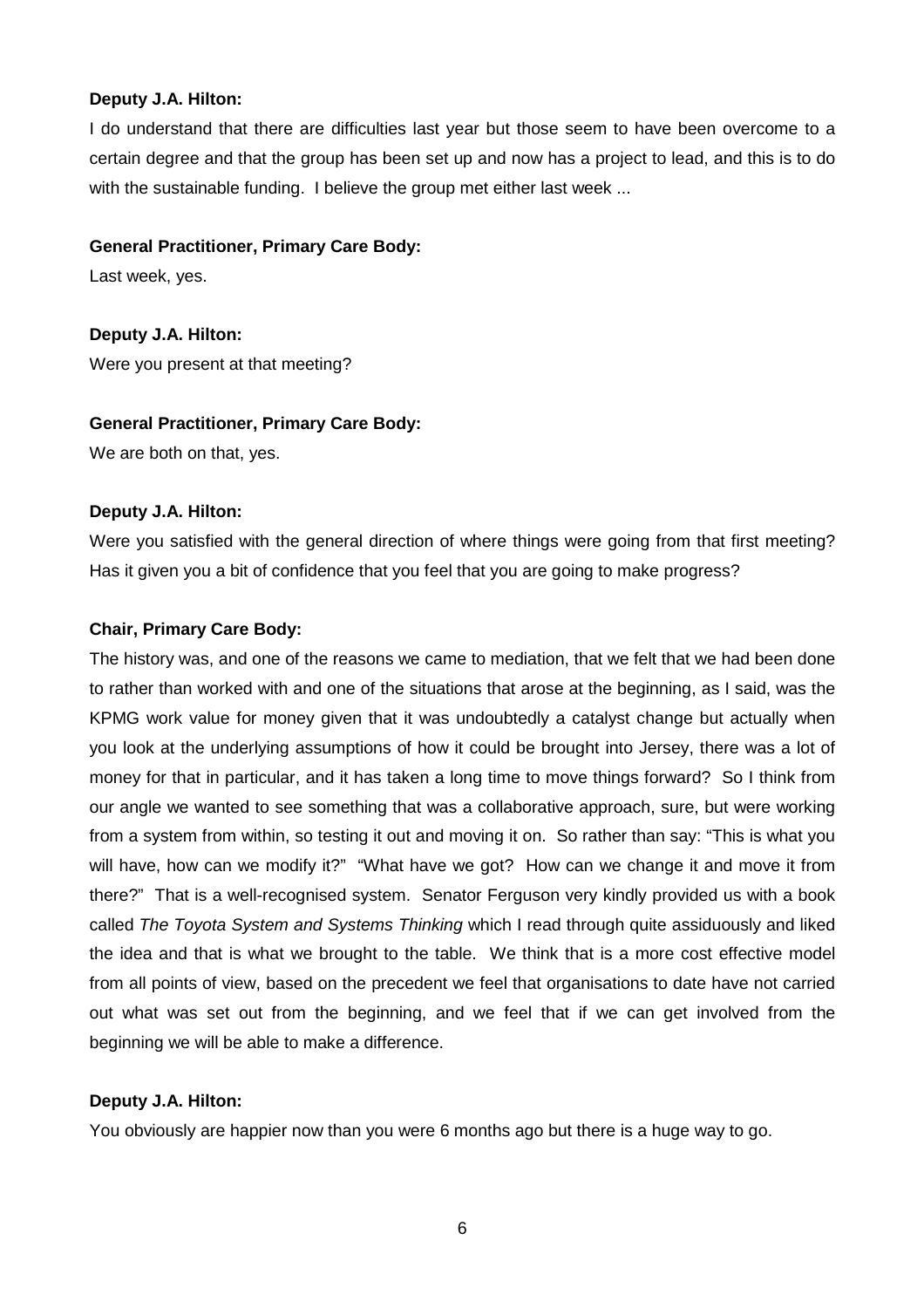#### **General Practitioner, Primary Care Body:**

Absolutely. I think the right people are at the table. The emphasis is now on locally owned, locally grown and the governance over the process feels more comfortable and we feel more equal partners in the process. I think we have hopefully agreed through mediation process some codes of communication up to the Ministerial Oversight Group that feel more comfortable for us. Rather than our voice going indirectly it is hoped that the solutions are derived behind doors, then go to Ministerial Oversight.

#### **The Deputy of St. Ouen:**

Why was it necessary to move towards mediation?

#### **General Practitioner, Primary Care Body:**

I guess I probably speak for Nigel and I, but all the people who are on the Primary Care Board are very ... we are really passionate about what we believe health should not necessarily look like because we would not pretend to have to know all the answers but we are passionate about it being right and the healthcare being right in the Island. We felt that it was quite difficult to get some of our opinions heard and, as I say, it was not a question of saying: "Do it our way or the highway" it was a question of saying: "We are not certain that we have got the best mix here to move forward." So with the support, we talked initially to Scrutiny, to yourselves, I think on several occasions, for a variety of reasons we felt that we needed to make people aware that however much we voiced our opinions, and there was a lot of box-ticking we have engaged with the G.P.s but in actual fact we did not necessarily feel that it had been proper genuine engagement where we were listened to and heard. That was how we got to a point where we did not feel that the relationships were productive for anybody. It had become a bit siege mentality really.

#### **The Deputy of St. Ouen:**

We are talking about the relationship between the G.P, the Primary Care Body and the Health Department?

#### **Chair, Primary Care Body:**

Not just. We have already mentioned we felt we were not being listened to but that applied to some of our hospital colleagues that we felt the clinical voice was becoming diluted. There was also the concern about silo mentality. Unfortunately Jersey has a silo mentality and every organisation tends to work separately from other organisations. We would say we wanted to blur the boundaries. We wanted to make sure we are part of it, that the patient is cared for, where it is appropriate for him or her to be cared for, it did not really matter where that was, and what we were seeing was an expansion of H.S.S. (Health and Social Security) rather than H.S.S. supporting the development of primary care. There was always this problem about, which we still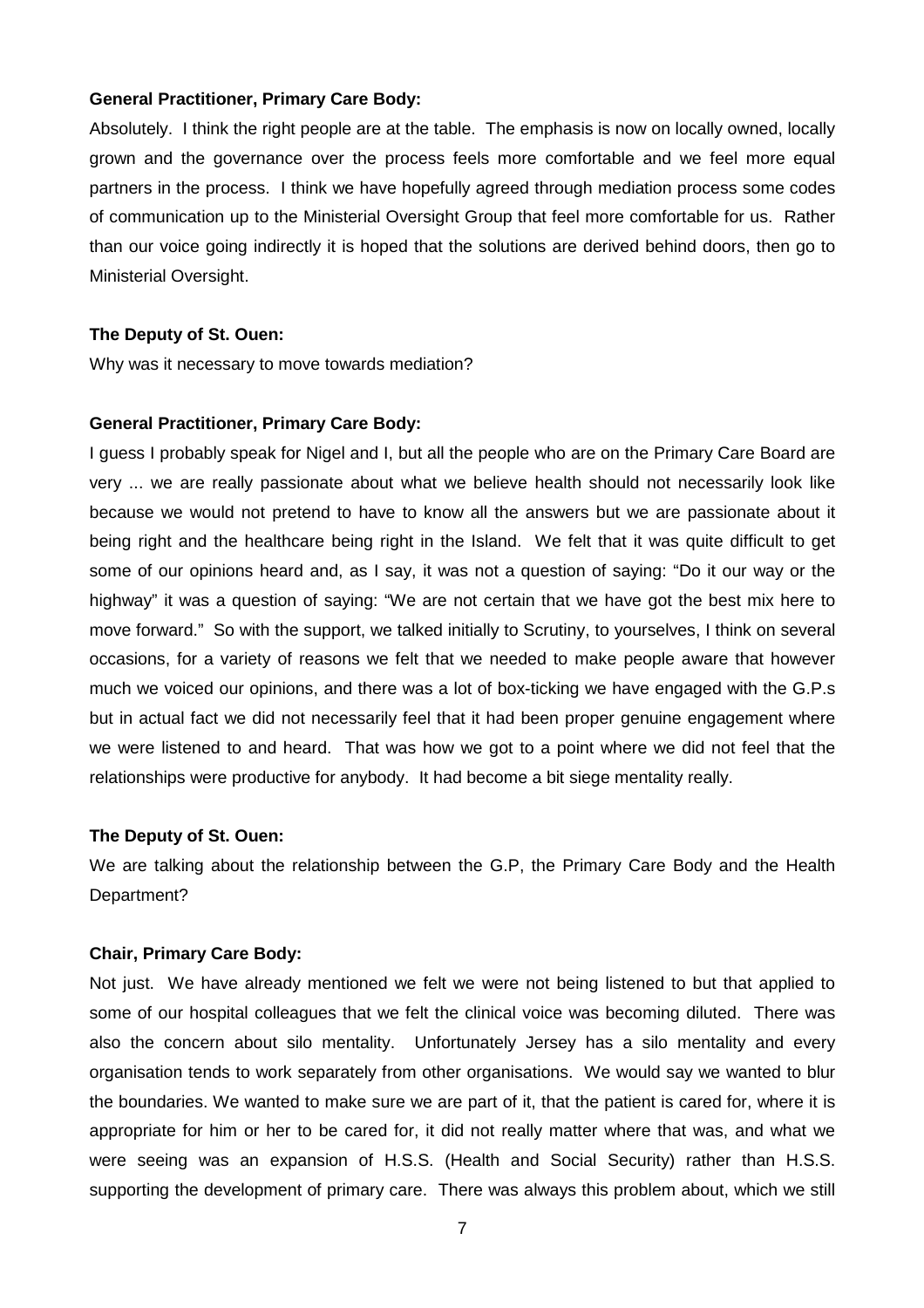have to look at in terms of the sustainability issue of private versus public, and that comes to, I suppose, an acute stage when one is sick out of hours. Personally as a patient if I had a big wait in A. and E. (Accident and Emergency) I would probably go to Out-of-Hours. If A. and E. was not busy I would probably go there because I would not have to pay anything and both would provide good quality care. So we need to look at how we incentivise people to do the right thing and get the right care in the right place. So we are looking overall at a unified health policy and there are aspects of what is going on in terms of budgetary transfers, which are again a part of different silos that create a problem in terms of Jersey PLC, so for example where do we buy our drugs. At the moment lots of drugs are going out into the community but there are pharmacy colleagues in the community to buy those drugs, they probably have to pay something like 3 times as much for some of them than if we bought them as an Island as a whole. So if we start looking at a unified policy we start to save money and we can make a difference. We wanted to look at it from that angle. There were concerns, as we have mentioned about command and control, and also allegations of bullying from within the organisation. Although we are aware there is a whistle blower policy it was difficult for us to assess how effective this was. So that is really what led in combination to the mediation process.

#### **The Deputy of St. Ouen:**

What is being discussed through mediation?

## **General Practitioner, Primary Care Body:**

We are not allowed to tell you. **[Laughter]** I mean to be fair it was bound by confidentiality and we all signed up to that, and I think there has been an output to John Richardson, we agreed what terms of reference ... what would go to John Richardson. But I think the really interesting thing has been hearing everybody's point of view, understanding the frustrations on both sides, understanding from our point of view in the private sector, understanding more some of the political processes that constrain government organisations that do not constrain the private sector. I think an ability for us to voice our opinions that it was not just one department who need to think about health care it is a collaborative. I think we have agreed some terms of working that we are all trying to abide by and thus far have been ... everyone has been doing what we undertook to do. I think the other thing that came out of it is that we as a primary care body cannot continue to support health just on a practical level. At the moment it is very much on the back of a fag packet at 11.00 p.m. We are not as effective as the Island needs us to be when it comes to supporting health policy and development and we need to be able to do that. Again that piece of work is happening.

#### **The Deputy of St. Ouen:**

What would be a successful outcome of the mediation?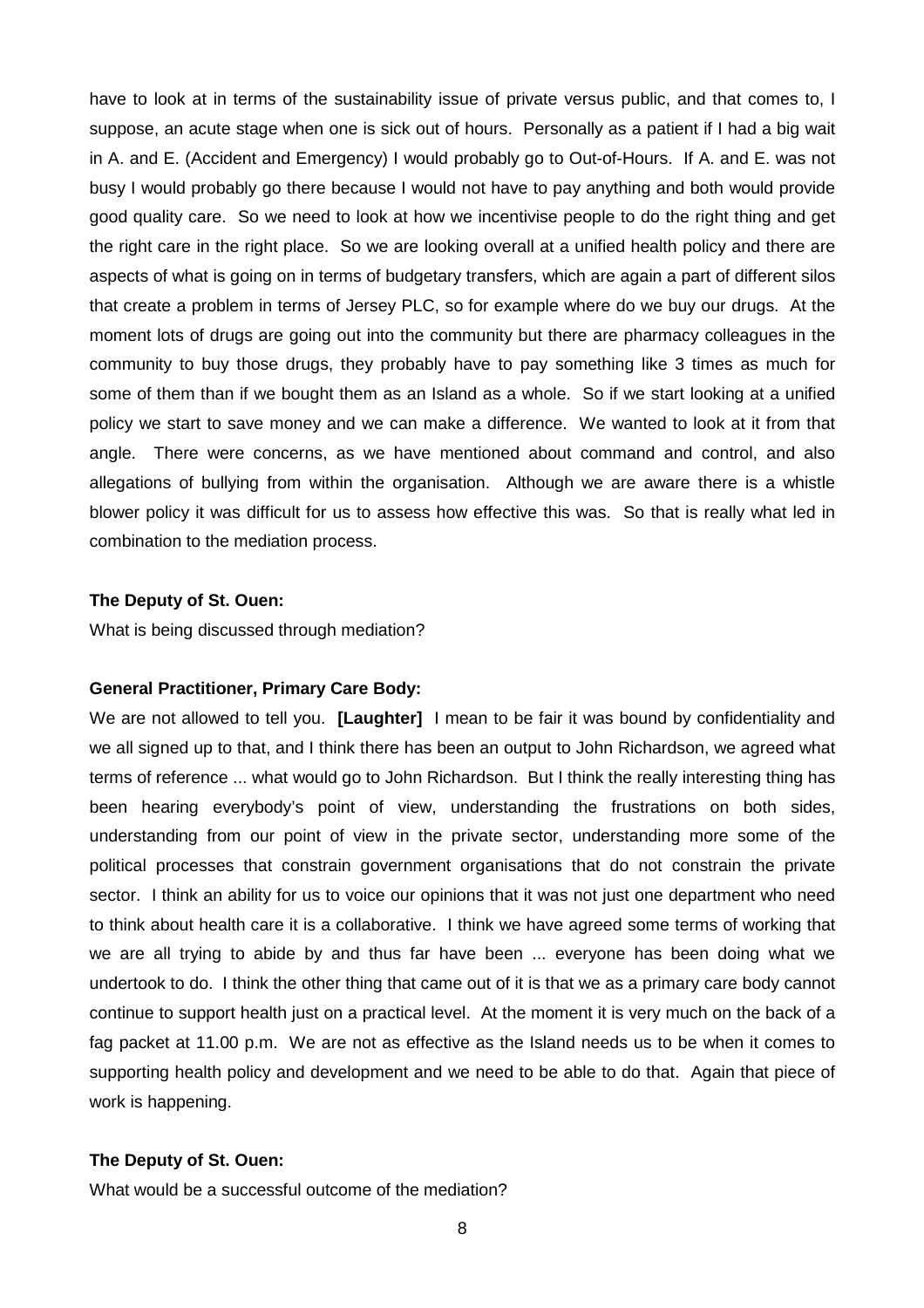#### **General Practitioner, Primary Care Body:**

A really good piece of work on sustainable primary care, which we are all very comfortable with and all feel part of and delivers what we need it to deliver to the Island. That to me is the ultimate objective of having put everyone in the same room for 2 or 3 days to talk it through, because that to me, we can all agree to behave properly and treat each other with respect and to communicate properly but the real test is getting a robust project out of the whole thing at the end because that is what we need. We need the 3 groups of individuals to work together.

#### **Senator S.C. Ferguson:**

Presumably one of the real sort of points that nobody can possibly or perhaps cannot reach agreement on is the funding.

#### **General Practitioner, Primary Care Body:**

I think what we all recognise is that the funding is a real constraint for all of us. It is a real frustration for all of us and we also agreed that it was not up to us to find the solution for that. The solution for funding, we can suggest funding levers and mechanisms and the way the money might flow around the system but at the end of the day over to you, I am afraid. It is a political decision about how the public pay for their health care and whether or not that is an insurance system, continuation of the co-payment, free at the point of delivery, however that is not really within our remit, and to me the biggest challenge for Jersey is about how you incentivise the public to pay for their health care because at the end of the day some public are paying for their health care because they use primary care services appropriately, some people are not. They are circumventing it and maybe through need are making choices not to use primary care appropriately. As I say, a lot of that is need rather than choice.

#### **Chair, Primary Care Body:**

I would just say the other aspect running alongside that is effectively what has been coined a primary care hub, so in other words where we can step out. Not just that we be part of the strategy. It helps with communication because we meet people and work with people on a regular basis. It also allows us to start looking at some of the things that are not working and analyse how things could work better so we could look at discharges, referral patterns, things like that, that are only being looked at from one direction at the moment, whereas in general practice because we have a different viewpoint we can look at them from a different perspective. I was going to say there are about 5 models of primary care in terms of funding: general taxation, social health insurance, voluntary and private health insurance, out-of-pocket payments and donations to and from charities. Interestingly the O.E.C.D. (Organisation for Economic Co-operation and Development) have done a study on that and they say that most countries understandably feature

9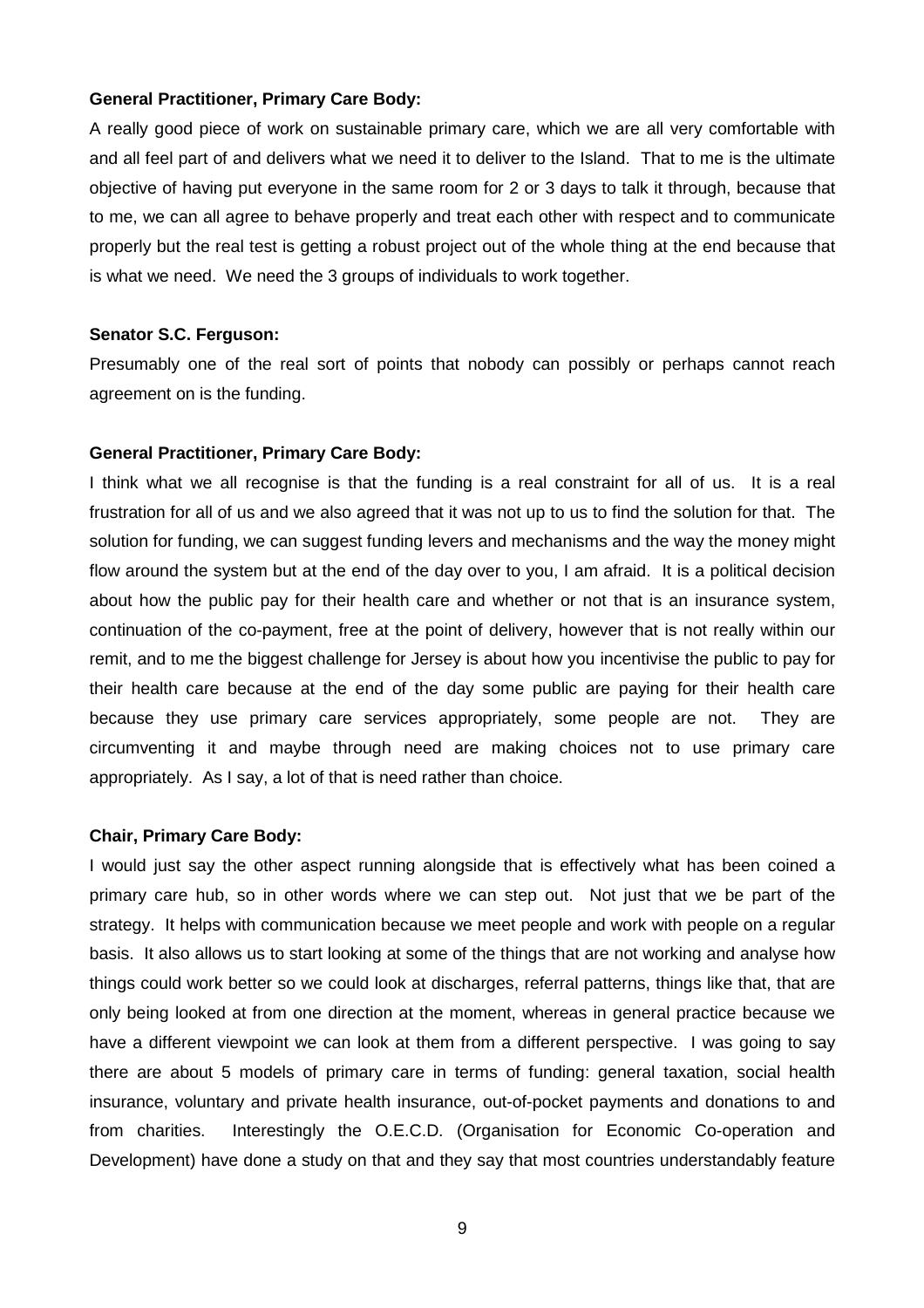a mix of all 5 models and all are compatible with an efficient health system. So what we do is not clear.

## **General Practitioner, Primary Care Body:**

So that is where it may be that building on some of what we have got is the most pragmatic, sensible thing to do because people understand it but it needs tweaking to make it effective.

## **Deputy J.A. Hilton:**

How difficult is it for you to get this sort of information out to your members. It must be quite ...

# **General Practitioner, Primary Care Body:**

Our poor members do have information overload because our agenda is ... so unfortunately we have sort of been consultant and strategy and change overloaded and it is like any group of people, when you are doing your day job you just want to know how it is going to impact on you next week, not in 3 or 4 years' time, and I think that is human nature. I guess it is about when we have got something very significant to tell them.

## **Deputy J.A. Hilton:**

Have you had much concern expressed to you by your members at the lack of progress that has been made over the past year with regard to the sustainable fund and a way forward?

# **General Practitioner, Primary Care Body:**

People are frustrated by the fact that on a day-to-day basis it is becoming harder for people to access us and that certainly I have noticed in 15, 16 years of practice over here, it is often a negotiation with your patient about how much they are prepared to pay and whether or not they will come in to access medical care. That makes it quite difficult to deliver really proper robust, clinical practice because we know what we want to do in their best interest but they are exercising and discussing with us whether or not they will pay for that, and that is becoming more and more of a feature, I think.

## **The Deputy of St. Ouen:**

It is rather disappointing for me to hear that we still have not necessarily come to grips with access to G.P.s and funding and development of the sustainable fund, especially as commitments were given by politicians that we would have a new mechanism by September this year, which obviously clearly is not going to happen. Could you just confirm whether you have raised these matters with the powers that be about access to G.P.s during the initial periods of consultation?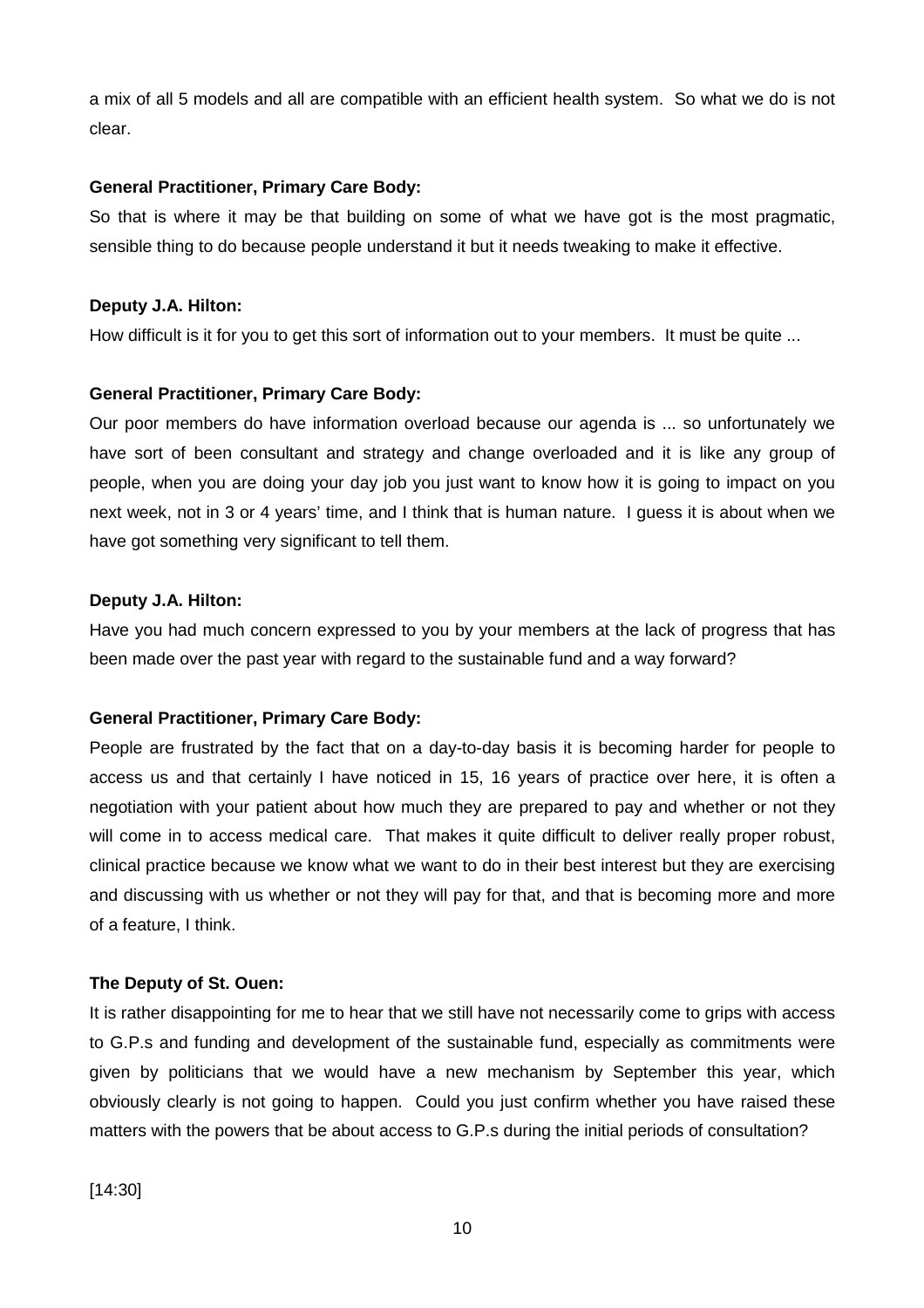# **Chair, Primary Care Body:**

We have with the sustainable fund. I have been involved personally just last week but that came from the mediation process where it was raised, and I have been raising the issue in conjunction with the J.C.C. (Jersey Consumer Council), as I said. So the J.C.C. are moving this forward and they have sought our help and Rachel Williams has been on behalf of Health, so they are well aware. I think that information will be very useful because I think it can give you, as politicians, a good sounding as to how the public feel as to what sort of direction they want to take. Whether they want to have hypothecated tax ...

## **The Deputy of St. Ouen:**

Was it not only an issue that was identified in the White Paper?

## **Chair, Primary Care Body:**

Was that identified in the White Paper?

# **The Deputy of St. Ouen:**

Yes.

## **Chair, Primary Care Body:**

No, I do not think it was. I think the sustainable work should have been done prior to the White Paper but unfortunately choice was to go the direction that was taken.

# **The Deputy of St. Ouen:**

Where are we at? We have gone through a period of about 2 years and we are now at a period of mediation. So are we simply starting to look at how to move forward or have we gone further than that?

## **Chair, Primary Care Body:**

I think we have learnt how to work together better. I think we have established that there are changes that will be better so if I give you an example, one of the prior questions coming today was the specifics of the full business cases. Bits of them have gone well and bits of them have not.

## **Deputy J.A. Hilton:**

Can I just stop you there? Which bits do you think have gone well and which have not?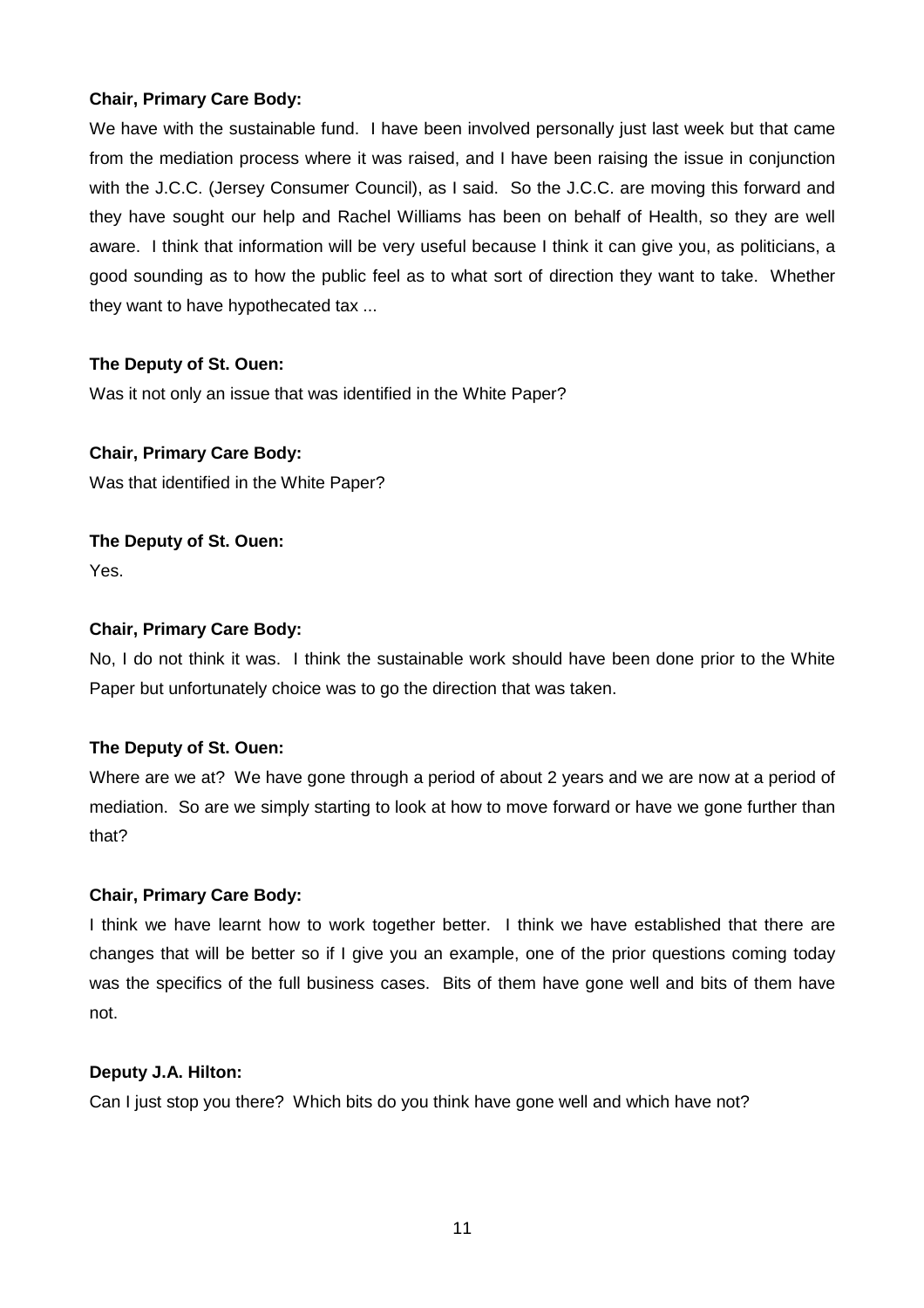#### **Chair, Primary Care Body:**

I was going to give you just a little overview. **[Laughter]** If you look at what is now called Jersey Talking Therapies that began its life as I.A.P.T. (Improving Access to Psychological Therapies) and we said I.A.P.T. was a very specific thing. It did not really fit with the Jersey context where we were able to look after our patients to a degree but we had problems with psychology, and it centred around a disease process or disease therapy called C.B.T. (Cognitive Behavioural Therapy) and we said that is fine for certain parts of psychological problems but people are more complex than that, they come in with lots of different things and they need lots of different finalities of treatment. That has been taken on board and it has become a more multimodal model. Although it has a C.B.T. Centre, because it has the biggest evidence base, there are other areas of therapy that are being tagged on, which has been very nice to see.. With intermediate care the initial move is to put social workers and occupational therapists rather than G.P.s and nurses at the heart of intermediate care. The latter 2 groups however have been the traditional gatekeepers and case managers with previous extensive knowledge of the patient while occupational therapists and social workers have to get to know the patient as they are referred to them. You might argue because we have a vested interest but I would say evidence would support us that we tend to be more efficient at that and it is why, going back to my original point about this is where we are vs this where we want to be, there was no transition model. It was just this is how it is going to be. That, I think, was a difficulty and I suspect was not value for money again. We have also stressed the link between intermediate care, i.e. care in the community for people who are becoming vulnerable from a clinical perspective, and end-of-life care because unfortunately one often runs into the other. How do we link those 2? Again, that has come on board. We stressed at the beginning that the original model around end-of-life care was very expensive. I remember sitting in there and we were told: "It does not matter. Just put down what you want." I said: "What budget are we working to?" "No, do not worry. Just put down what you want." Then they said: "Funnily enough, we cannot afford that." **[Laughter]** Right, so we all sat in that room for hours only to be told that. We then toned that down and the major thing we were proposing at the beginning that was completely ridiculous was we had an end-of-life group in terms of the hospice looking after cancer patients, and everybody who was not dying of cancer had nothing, effectively. If you were "lucky" enough to have cancer, in inverted commas, you had the full might of the hospice behind you but otherwise you did not, so there was a lot of emphasis on getting them involved. They have npw become involved and end-of-life care is now about end-of-life care, not just cancer care. There was a push towards, and again this is where we overlap with sustainability, the under-5s. That was a project in the early stage. Why were they demarcated in preference to other vulnerable groups because if I was a pensioner or a person with diabetes out of work why are under-5s getting money? Why am I not getting it? The sustainability work had to be part of this and yet it was not and it was not recognised. Now it is and I would hope that has come from pushing from the G.P.s to some extent. Then the bit that has not gone quite so well is mental

12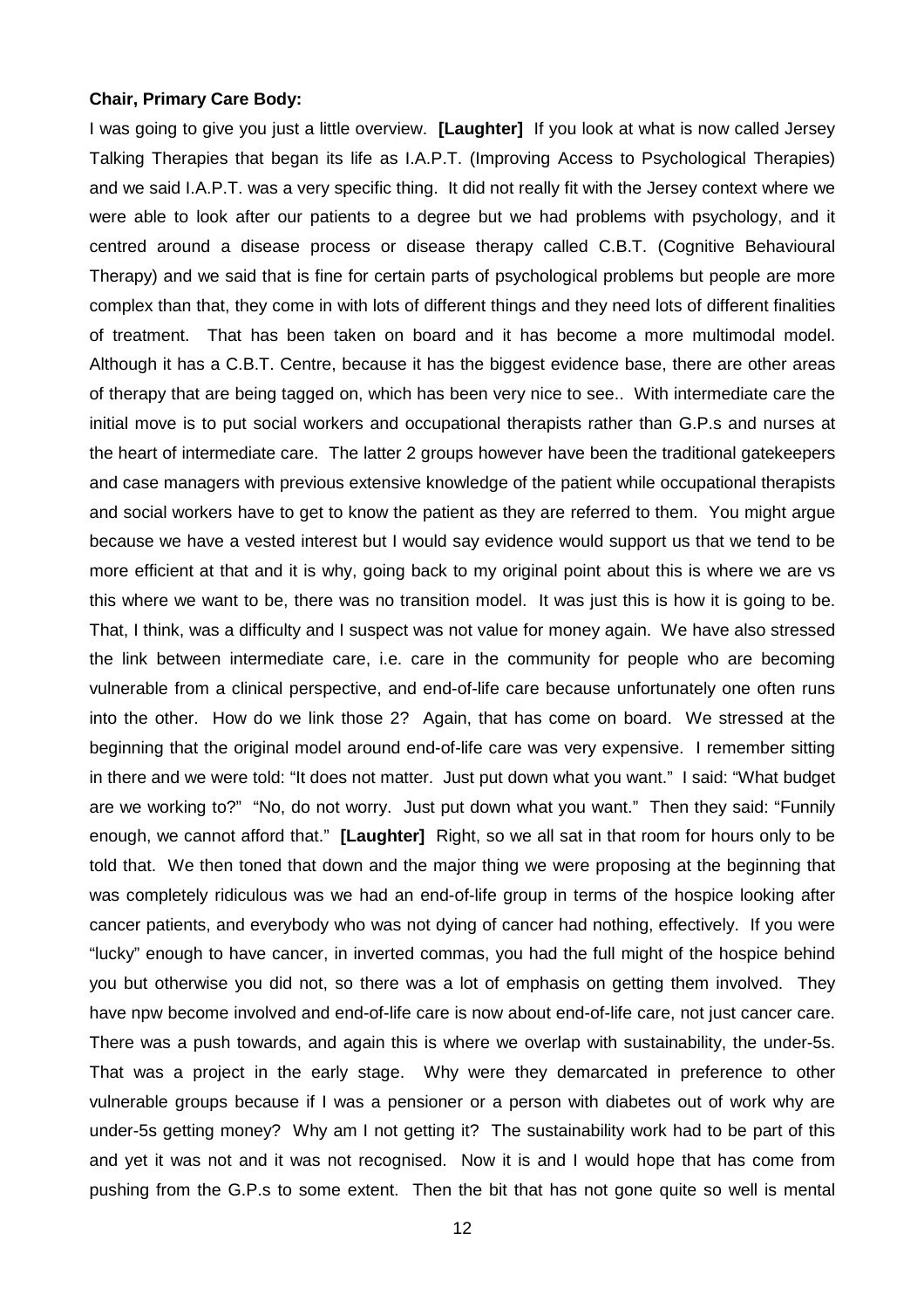health. I believe that was signed off last week and I had a phone call this morning to tell me it had been signed off and would we like to make our contribution. I said "Yes, absolutely. When could we come and meet with you?"

## **Deputy J.A. Hilton:**

Is this the new psychologist?

## **Chair, Primary Care Body:**

No, this is dementia policies.

## **General Practitioner, Primary Care Body:**

This is the dementia. That one I have to say has been lost in a vortex that we have not been able to influence at all. But we have voiced that to the person who is overseeing it from the Commissioner point of view.

## **Chair, Primary Care Body:**

We were invited to a meeting today.

## **General Practitioner, Primary Care Body:**

Interestingly, yes, because there was a complete collaborative workshop for 2 days to discuss how it was going to go forward and we were not invited until the eleventh hour, only because I have just put my head above the parapet.

## **Senator S.C. Ferguson:**

But you are the people who recognise it first.

#### **Chair, Primary Care Body:**

I was about to say the original work said there should be free access for everybody who thought they might have a memory problem going direct for assessment at memory clinic, and we said: "You will be overwhelmed and surely the gatekeeper role of general practice in every format applies to this." So, if I see someone as a G.P. who has a memory problem the first thing I want to know is; is it genuine? Is it short-lived confusion? Is it something to do with depression, because often that is a manifestation of depression? Then I as a clinician would want to do all the appropriate tests as they are laid down in evidence-based practice to rule out something that is treatable and at the same time I would probably refer to the memory centre appropriately having assessed their memory. Why did that need to change?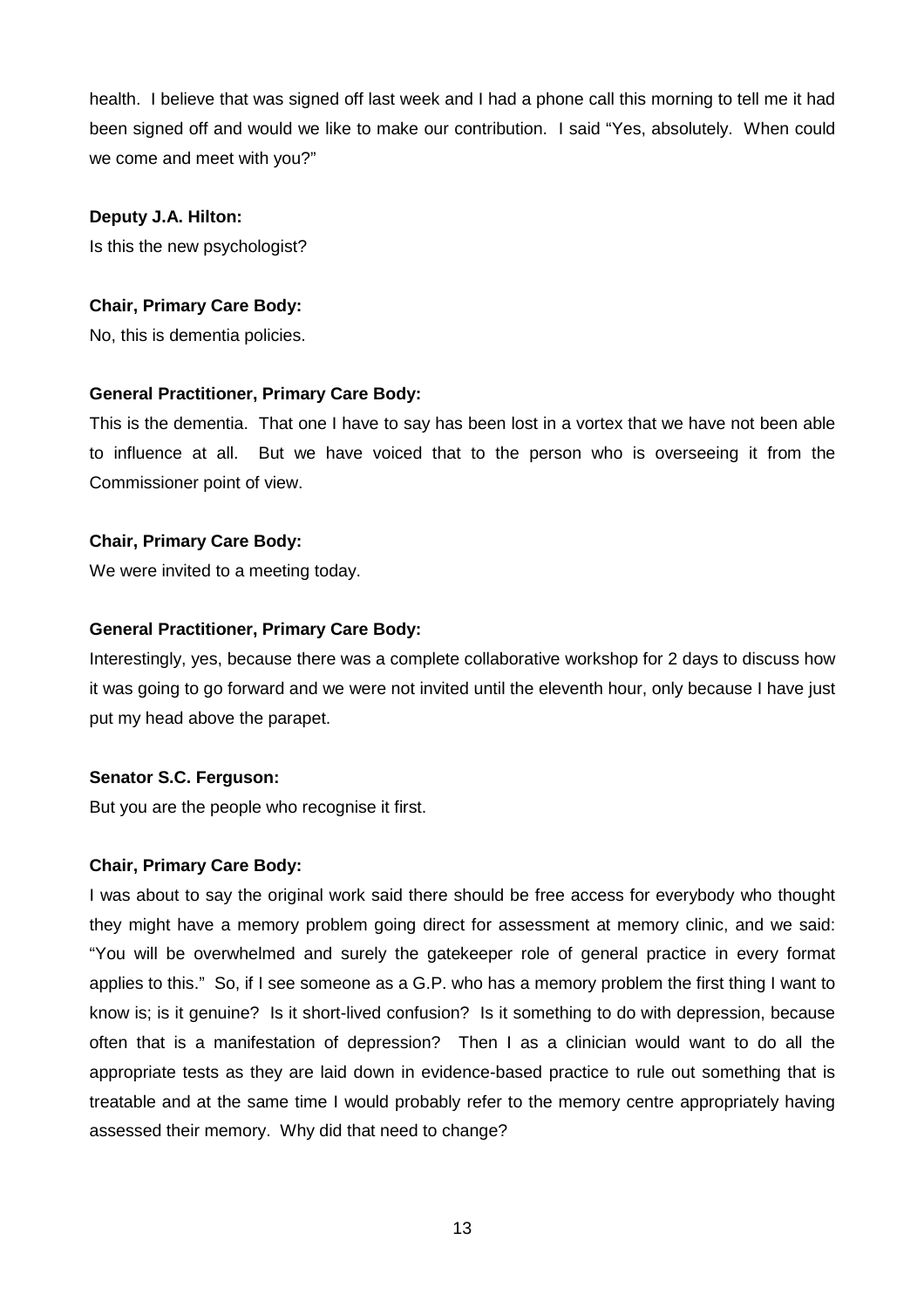## **Senator S.C. Ferguson:**

Are you finding - I do not know, there is no way to say this tactfully - that with being heard more there is less inclination to pull everything to the centre and for Health to run everything? Is there more pushing it out to the G.P.s because the G.P.s are the co-ordinators of the health set-up?

## **General Practitioner, Primary Care Body:**

I still think that is a step to take and part of that is constrained by funding because nobody ... and Nigel and I have been in this game since New Directions in 2003.

## **Senator S.C. Ferguson:**

Absolutely.

## **General Practitioner, Primary Care Body:**

Anyway I can remember standing at the first meeting and saying: "How are we going to address the public/private interface?" and we still have not addressed the public/private interface. If you look at what has happened with midwifery care, the service has been moved into the community but the patients are paying that, and they were not.

## **Deputy J.A. Hilton:**

I know. I can distinctly remember asking a question about that in the States a couple of years ago.

## **General Practitioner, Primary Care Body:**

I do not have a problem with that because that is just redressing where we were 10 or 15 years ago and the patients were paying for their antenatal care and a really small group of very specialist, complicated, high-risk patients then used to go to the hospital and people used to get a maternity grant to cover their ... not the maternity benefit, the maternity grant was there to cover your antenatal care. That was eroded as the free service was developed in the hospital and so all the ... so this is to me is just redressing where we should be, to be honest with you, but probably with more midwifery input, which again is what women want and what all evidence suggests gives you good outcomes.

## **Chair, Primary Care Body:**

By keeping the G.P.s involved.

#### **General Practitioner, Primary Care Body:**

By keeping the G.P.s involved.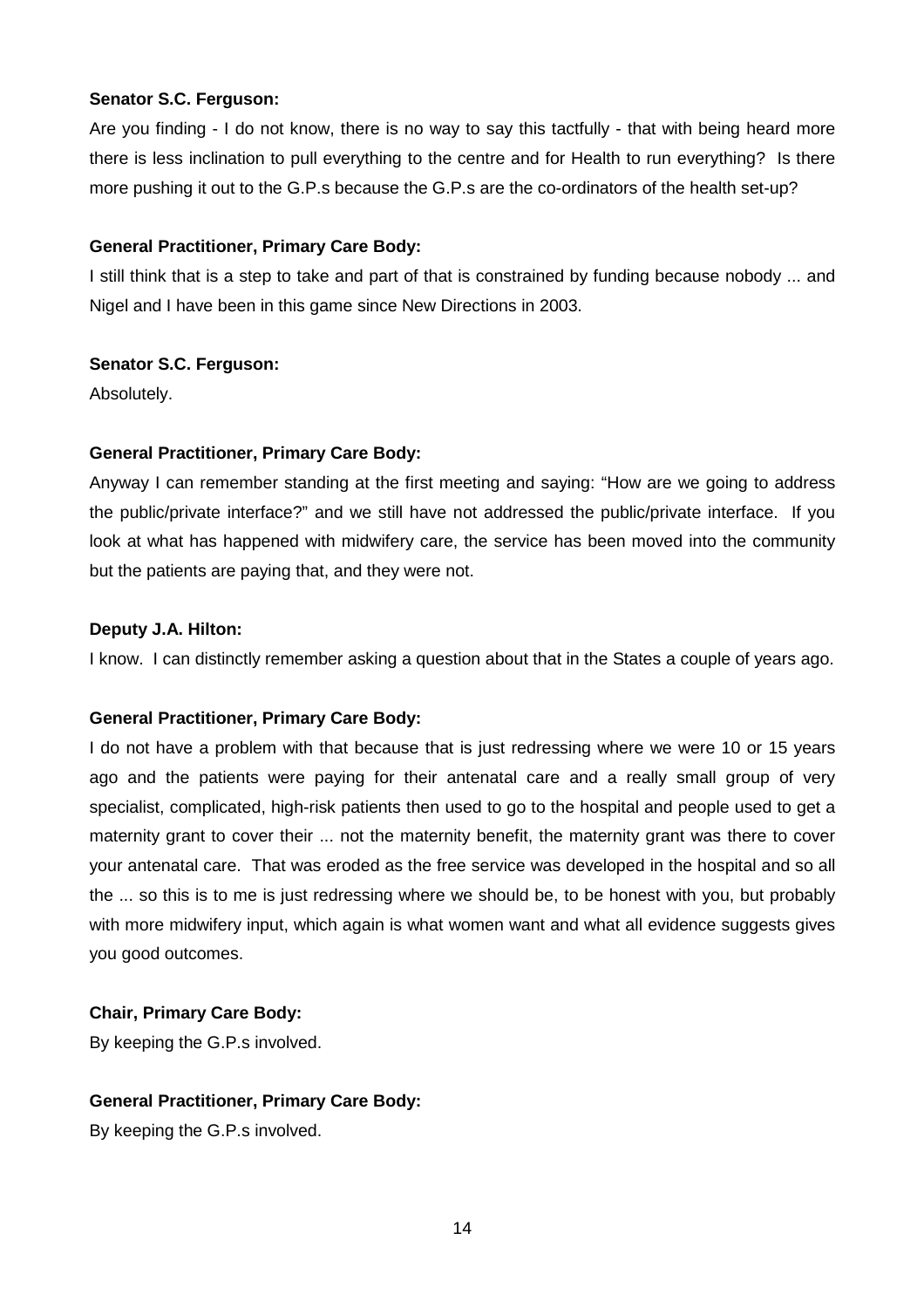## **Chair, Primary Care Body:**

One of the things we try to preserve is the traditional model. We touched upon G.P.s being gatekeepers but we are more than that. My view, and the reason I became a G.P. was the cradle to the grave. I want to be able to see my mums ... Philippa, you told a story about your mum who missed you for 2 years.

## **General Practitioner, Primary Care Body:**

Yes. I had a lady who was sucked into the public system and appeared to have quite a serious alcohol problem so when she had her baby there was a child at risk and none of the triangulation of the information had happened. It was okay, the baby was okay but it was about making sure the knowledge is in the right place. In answer to your question, there is this constraint and that is why this sustainable primary care work is so important. It is about making sure the money can follow the patients. Which patients are going to get their care supported? Which long-term conditions, illnesses, groups of patients are going to be funded by the States? How much of that care is going to be funded? Then how is the patient going to be incentivised to pay for the rest of whatever they have to pay for out of their pocket if that is what is decided? It is quite difficult to remodel your services all the time with this artificial ... fundamentally we collect money when people come and see us and nowhere else in the system does that happen.

#### **Senator S.C. Ferguson:**

It was talking about the Medicare sort of stuff and there was a comment made, not with these series of hearings, some time ago, that: "Yes, the patient will have this little machine which will report back into the hospital." It seemed to me that it did not seem to be going the right way because I have this theory - presumably this is the model most people have - that the coordination is done by the G.P.

#### **Chair, Primary Care Body:**

Can I refer you back to my presentation to the States Members last Thursday?

#### **The Deputy of St. Ouen:**

Can I ask what new funding, if any, have G.P.s received from the overall resources that were allocated in the Medium-Term Financial Plan to deliver the first stage of the White Paper?

# **General Practitioner, Primary Care Body:**  None.

# **The Deputy of St. Ouen:**

None? That is all?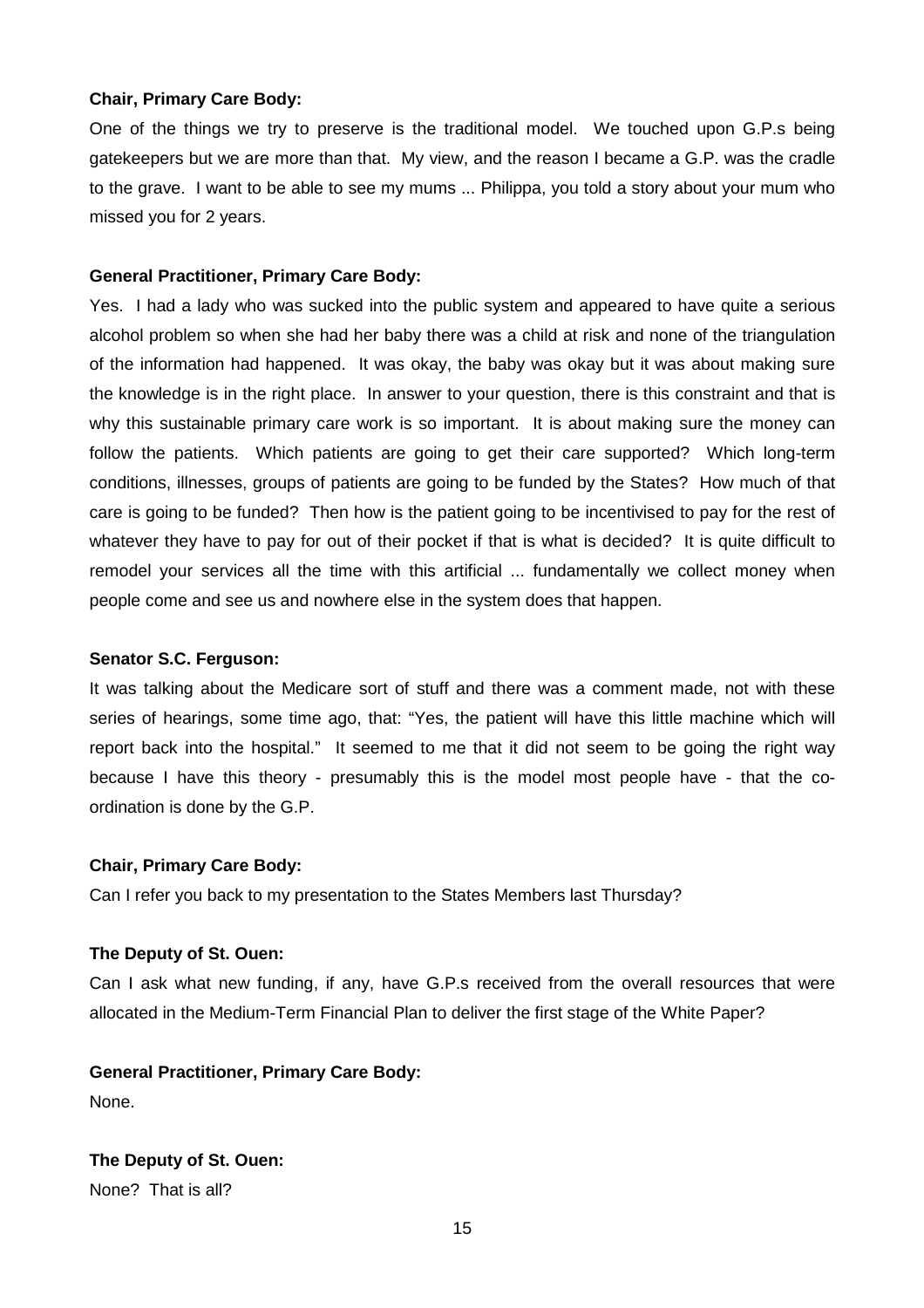## **General Practitioner, Primary Care Body:**

We will probably get some rental for the psychologists eventually. That is Health and Social Services employed, trained and governed staff, which does have its advantages particularly with the point of view of governance over psychologists sitting in our premises.

## **Deputy J.A. Hilton:**

I was going to ask you that because I know that they are currently recruiting their Talking Therapies. Are the G.P.s going to be used to base those services in the G.P.s?

**General Practitioner, Primary Care Body:** 

Yes.

**Deputy J.A. Hilton:**  That is a given, is it?

## **General Practitioner, Primary Care Body:**

Yes.

## **Deputy J.A. Hilton:**

I suppose the same applied with midwifery services as well because that was something else I wanted to ask you. That has been rolled out in the community now and we have midwifery services being delivered out of some G.P.s surgeries, so is it just a question that the Health Department is covering the rental of the space they are occupying?

## **General Practitioner, Primary Care Body:**

No. They do not for that, not for midwifery. We derive an income because we can take a signature ... we can take some money out of the Health Insurance Fund but the patient is paying. The Health Insurance Fund is paying and we get the expertise of the midwife from the Health Department. But there is no ... we tried to factor that in in the overall cost.

## **Deputy J.A. Hilton:**

To date, then, the G.P.s have not benefited at all.

## **General Practitioner, Primary Care Body:**

Nothing at all.

**Chair, Primary Care Body:**  No.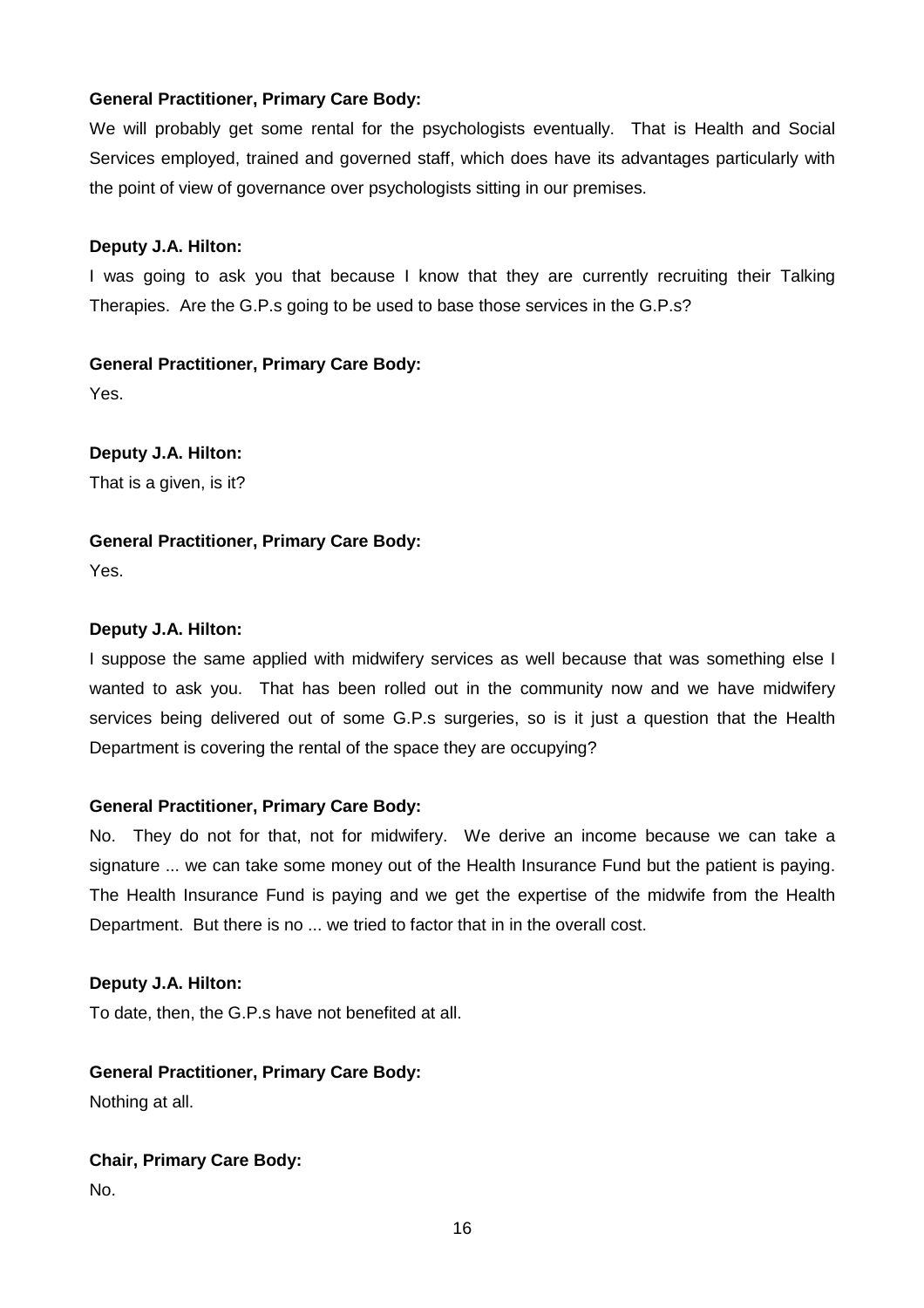## **General Practitioner, Primary Care Body:**

More importantly, neither have the patients. Nothing has flowed into our businesses to allow us to support our patients in any way. Just intermediate care, if we do a home visit on a patient we can claim from a fund to do that. So, if the patient goes into 6 weeks of intermediate care we can bill the intermediate care pathway rather than the patient.

## **Deputy J.A. Hilton:**

Intermediate care is where a patient has been in hospital, is released back into the community with support?

## **General Practitioner, Primary Care Body:**

Yes.

## **Deputy J.A. Hilton:**

You are saying in the 6 weeks after that that is not going to cost the patient any money because you can claim from the Social Security Fund for that.

## **General Practitioner, Primary Care Body:**

Yes. It may not be the Social Security Fund. I think it is the Health budget it comes from.

#### **Chair, Primary Care Body:**

Or we prevented admission, so sometimes it is because you do not necessarily need the investigations. You know the problem but with extra support at home the patient ...

#### **Deputy J.A. Hilton:**

The G.P. is the person who makes that decision about the patient not going into hospital, then?

#### **Chair, Primary Care Body:**

Initially, yes.

## **The Deputy of St. Ouen:**

Given that we are supposed to be improving community health services and the G.P.s are key in that delivery, why is it that funding has not been directed initially to help G.P.s improve the services to their patients?

#### **General Practitioner, Primary Care Body:**

I think community health services is not just general practice and that is quite an important thing. There has certainly been, for example, pulmonary rehab has been very successful. Lots of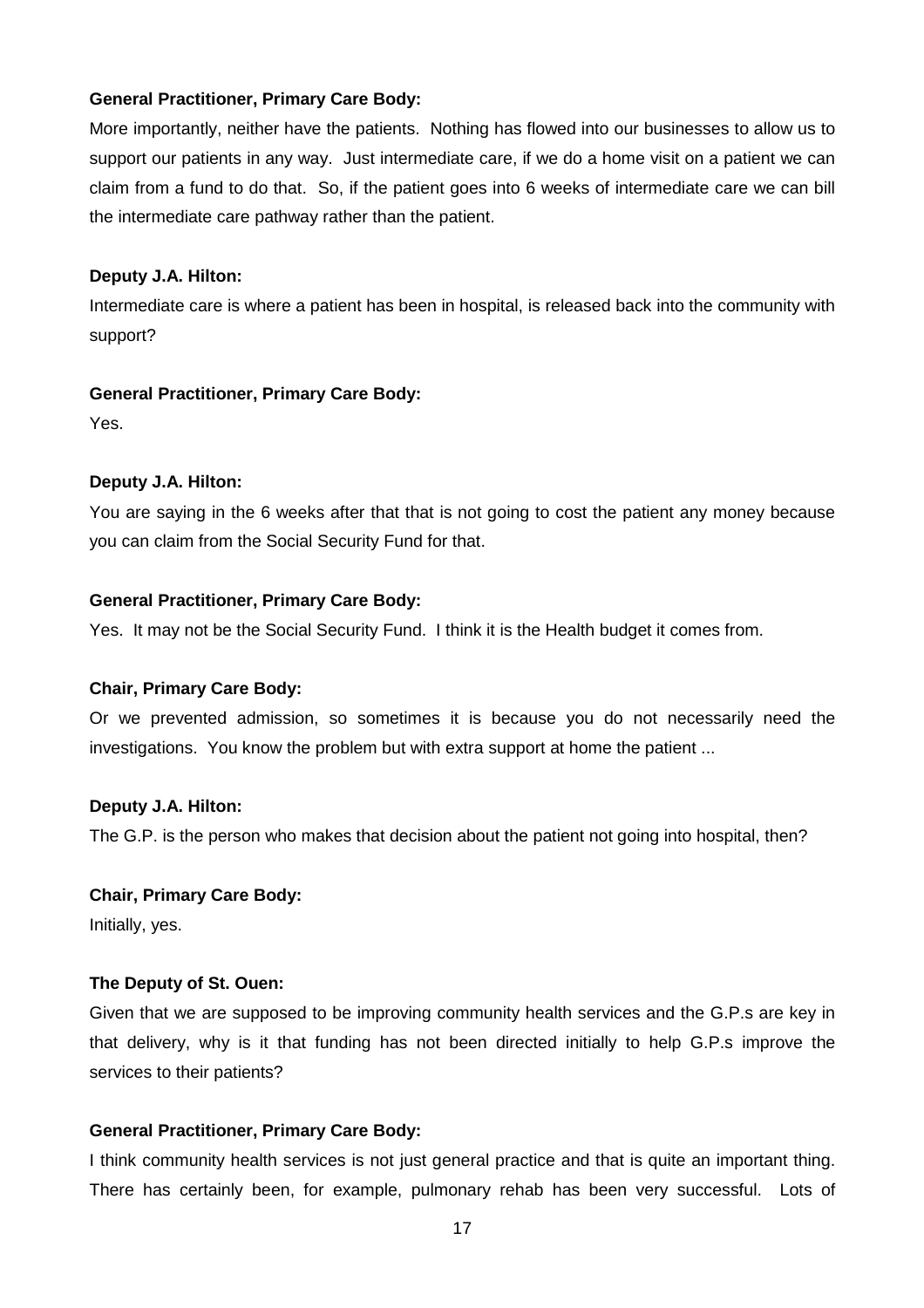evidence base behind that, that programme is up and it is running and it is really starting to deliver now. We had a 9 month wait and we can now get people in within 2 or 3 weeks, which has lots of evidence behind that reducing admission.

## **Deputy J.A. Hilton:**

Can you just explain exactly how that programme works?

## **General Practitioner, Primary Care Body:**

Essentially there is lots of evidence that when somebody has been in hospital with exacerbation of chronic pulmonary disease if you get them into an exercise programme you can ... it is quite a holistic programme but the emphasis is on exercise, on nutrition, on compliance with medications, on looking at the psychological well-being. That is delivered usually by physiotherapists and I think it has been delivered at Springfield.

## **Chair, Primary Care Body:**

There is a group out of hours, Breathing Space, that meets as well to supplement that.

## **General Practitioner, Primary Care Body:**

Yes, that supports them. That is then going to have a transition into prescription for health up at the Fort. It is about enabling people. That is really good. That is money that has gone into the community and delivering a service in the community for the patients.

[14:45]

## **The Deputy of St. Ouen:**

The money is being directed to the Health Department that is providing an extended service.

## **General Practitioner, Primary Care Body:**

Yes. That probably is the right thing, to be honest with you, because fundamentally, and again I think this is something where essentially we do not have the engine power. We do not have the ability to put together a proper bid in a competitive tendering. We do not have the expertise, we do not have the finance, we do not have the H.R. (Human Resources); we do not have any of that to put together a bid. There is a school of thought in the U.K. which says if you really want very robust community services what you need to do is have clusters of 20,000 to 30,000 patients, which might be 2 or 3 practices served by an integrated care team that has social work input, community nursing input, O.T. (occupational therapy), physiotherapy and dietician. In fact that is all coordinated in one true ... a couple of practices configuring together and that is an efficient way of doing it. That would - and this is the thing that Nigel has emphasised - the transition from where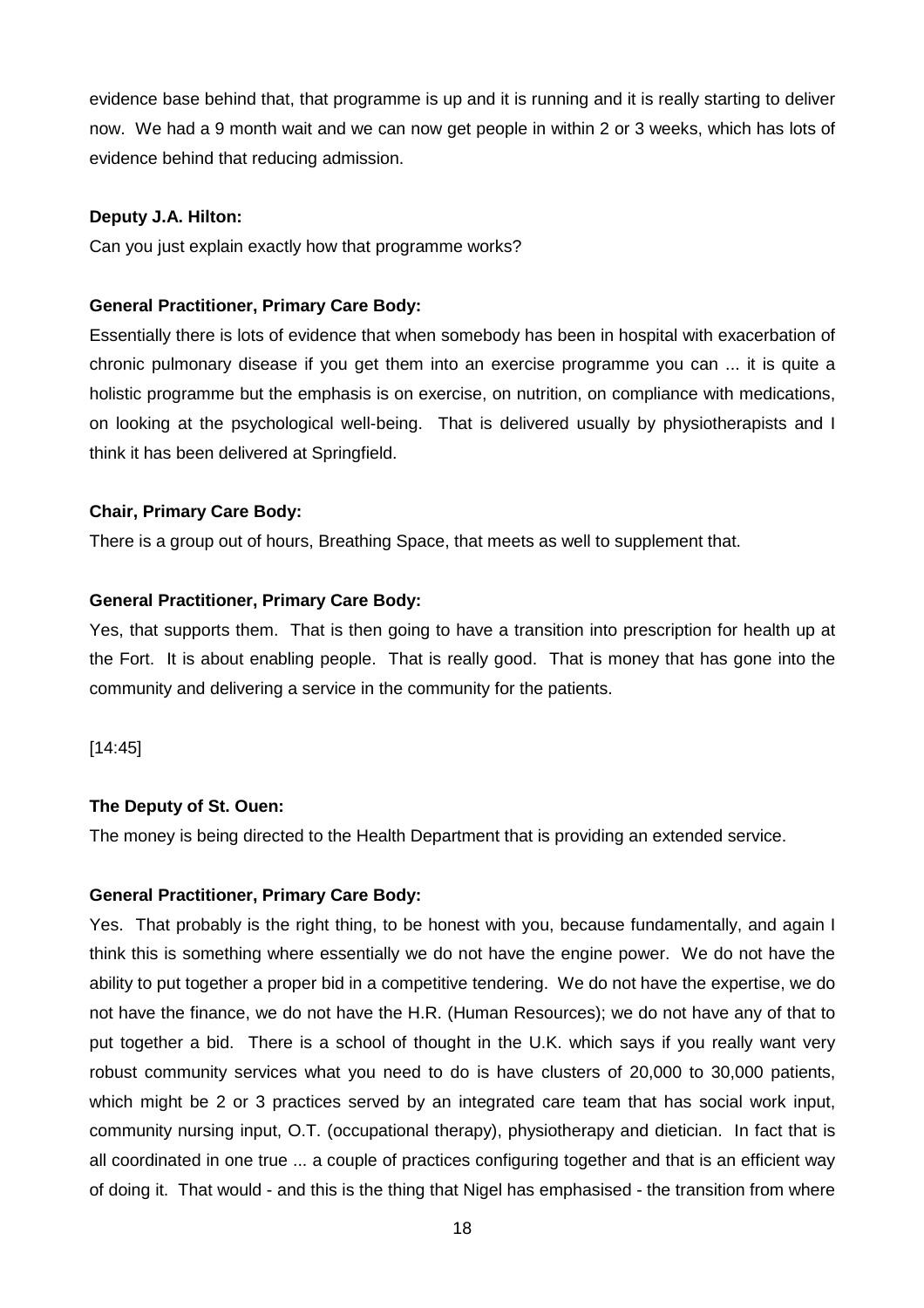you have general practice currently bolted on the edge of your healthcare system to integrating that and making it central to co-ordinating all of your community services is a big step. So, enabling general practice to ... and I think that is one thing that has changed is that I think there is a recognition we cannot just sit on the outside if you want to have cost-effective, sustainable, safe health care for Jersey. There is worldwide precedent on that, that robust primary care delivers you your best outcomes. We have to be brought in somehow. It is very, very difficult for all of us, to be fair, to make that happen.

#### **The Deputy of St. Ouen:**

Given what you just said has the primary care body ever considered deploying, for want of a better description, expert advisers or an adviser to help represent the G.P.s in the development of this sustainable fund and with community services generally?

#### **Chair, Primary Care Body:**

It is interesting you should say that because that is exactly what my take is on this at the moment. One of the things I would like to do when we were talking about building it up locally for everything. What did you say: locally grown, locally owned?

#### **General Practitioner, Primary Care Body:**

Locally owned, locally grown.

#### **Chair, Primary Care Body:**

One of the things we would like to do is put together an idea of how it is we might finance things because we do need politicians' buy-in very early on. In a low-tax jurisdiction is capitation, state payment appropriate, or is co-payment the way forward? My feeling is that, based on talking to several different health economists, we are probably looking at a mixed model of some kind but it is how that mix is put together. What we would like to do is to get an idea of what is acceptable and then get in a health economist, someone from the U.K. basically because they speak English and the U.K. is where we all come from in terms of training, but also someone who has knowledge of other areas around the world, because not everything in the U.K. works, as we are well aware. We can use other models, we can use that expertise and start bringing that in so we can put something together that we can bring to you and say: "This is the sort of rough direction of travel we think is acceptable. These are the economic parameters. What do you want to do? How do you want to support us?"

#### **General Practitioner, Primary Care Body:**

To answer your question, James, we do not have the resource to employ that sort of expertise and that is where we are hoping this collaborative model will allow us to influence, along with our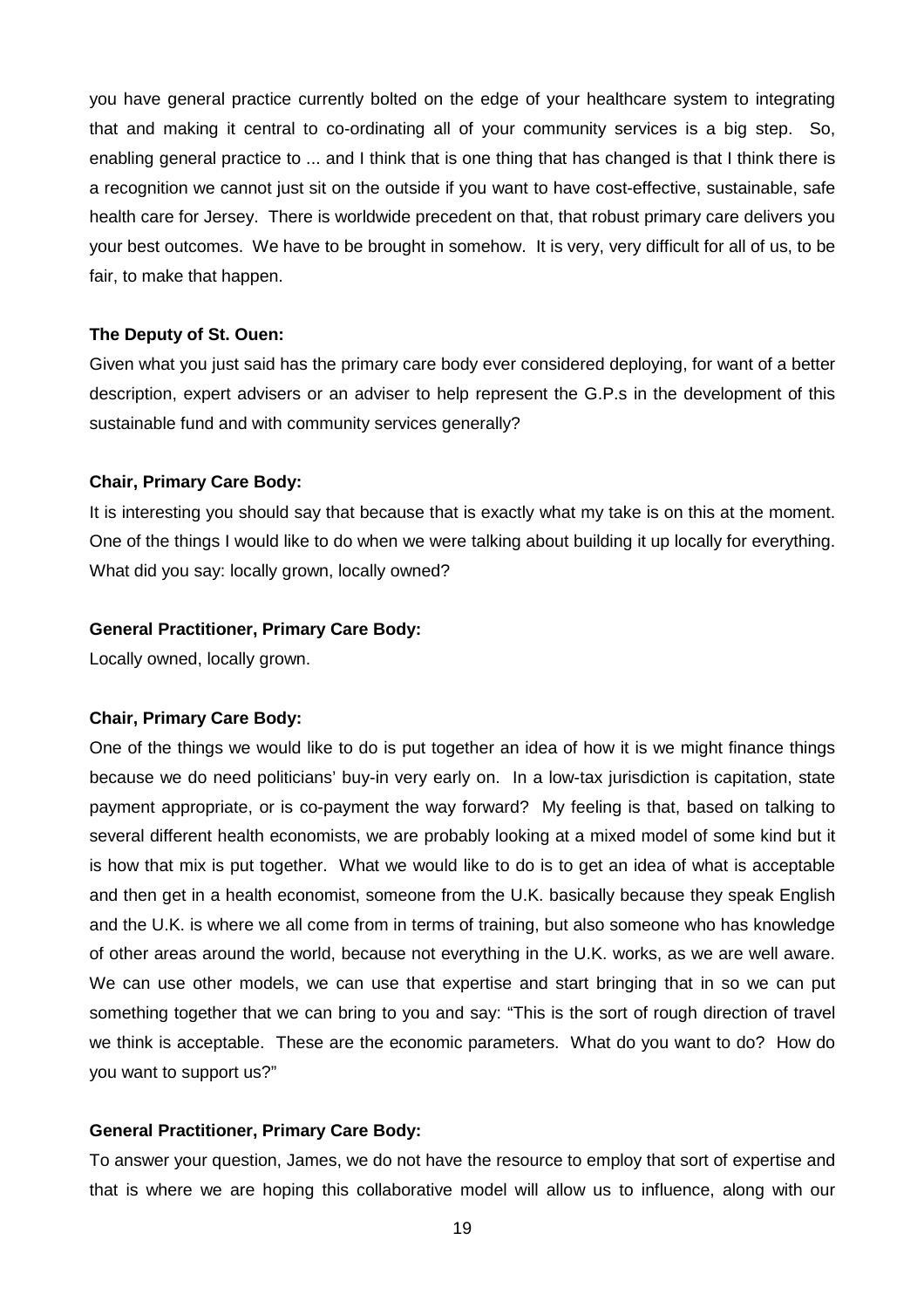pharmacy colleagues, opticians, dentists, the right sort of support organisations or individuals to help inform this debate.

## **The Deputy of St. Ouen:**

Because developing a sustainable funding mechanism for primary care is so important I am amazed that an offer has not been made by the States, the Health Department, to help fund some support for the primary care body, because we all know that the States are quite keen to go out and seek consultants for all sorts of things that some might believe are far less important than this. Have you ever been offered financial support to help you find a representative, an independent person, expert to help in the delivery of a sustainable funding mechanism?

## **General Practitioner, Primary Care Body:**

No. We did have a team put together of fairly high calibre individuals but could not resource it.

## **Chair, Primary Care Body:**

Part of that, to be fair to colleagues in the Civil Service, is that they were constrained by the States procurement processes so there was only so much that they could do in that respect. We hope that by using small pieces of information and small bits of commissioning in terms of expertise we do not necessarily have to go through the whole procurement process. We can use bits as we go along and develop the model rather than the big bang of £300,000 to £600,000 that I think was put aside for whichever big company from the U.K. was prepared to do that last year.

## **Senator S.C. Ferguson:**

Have they offered any alternatives to this because obviously the stumbling block is the fact that you are all independent businesses. Did they offer any alternatives?

## **General Practitioner, Primary Care Body:**

Not that I am aware of.

## **Senator S.C. Ferguson:**

Do they have any other ideas as to how to cope with this problem?

# **General Practitioner, Primary Care Body:**

Not that I am aware of, no. I think again we also have to understand that pharmacists particularly and general practitioners are the key people who are the private practitioners on the outside. The opticians and the dentists are less dependent on input from the Social Security Fund, et cetera. But no, we have not been offered, but as I say, I think we are hopeful that with the current group of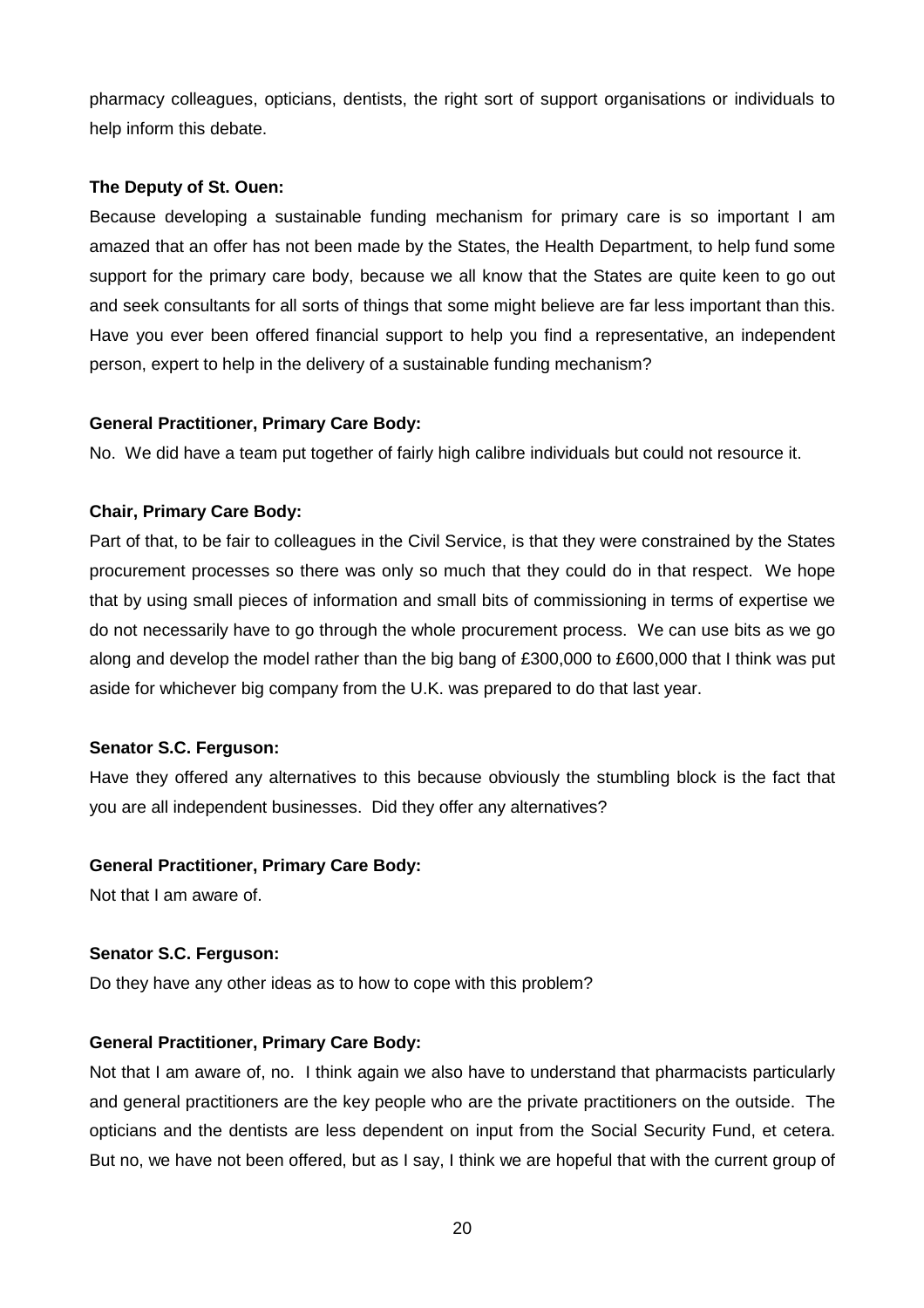people who sat down last week. It is not a voting board. It is a collaborative decision-making body that will be able to come up with the right people to support the whole process.

## **Senator S.C. Ferguson:**

They did not think of bringing you into the Civil Service or anything like they are in the U.K.?

## **General Practitioner, Primary Care Body:**

I am not certain that is the right thing for Jersey. I think the strength for our patients is our externality to the ... there are pros and cons to doing that. I am not saying that would not be a way to do it because that would clearly be a way to do it, but I think the strength for the Island is that fact that we can challenge on behalf of our patients, really act as advocates.

## **The Deputy of St. Ouen:**

Has agreement been reached with the Health Department as to what services should be provided by G.P.s in the future?

## **General Practitioner, Primary Care Body:**

No. That is part of the sustainable model.

## **The Deputy of St. Ouen:**

It disturbs me a little bit that a comment - I know you have not misheard it - Nigel spoke about focusing on funding. But I would have thought you are better off to determine what services you require from your G.P.s first before you then consider how you are going to fund it.

## **Chair, Primary Care Body:**

I think the model will change. That is the problem. At the moment we are moving ... we had a very reactive model and we are moving to a preventive model. That has moved gently. We are now looking at an integrated model and that is being okayed around the world. There are different forms of integrated model, so it is difficult to say exactly what services will sit where. I think the important thing that I did say earlier on was it is blurring boundaries and how you blur those boundaries exactly. We are in fact in discussions with Bernard and others who are sitting in the room here. It is interesting, though, that our agendas matched independently when we sat down to discuss this only recently.

## **General Practitioner, Primary Care Body:**

If you ask a G.P. in Scandinavia, if you ask a G.P. in Canada, if you ask a G.P. anywhere else in the world what their job is it will be significantly different to ours. A generic G.P. is different depending on which health system they are operating in. I think you are absolutely right. We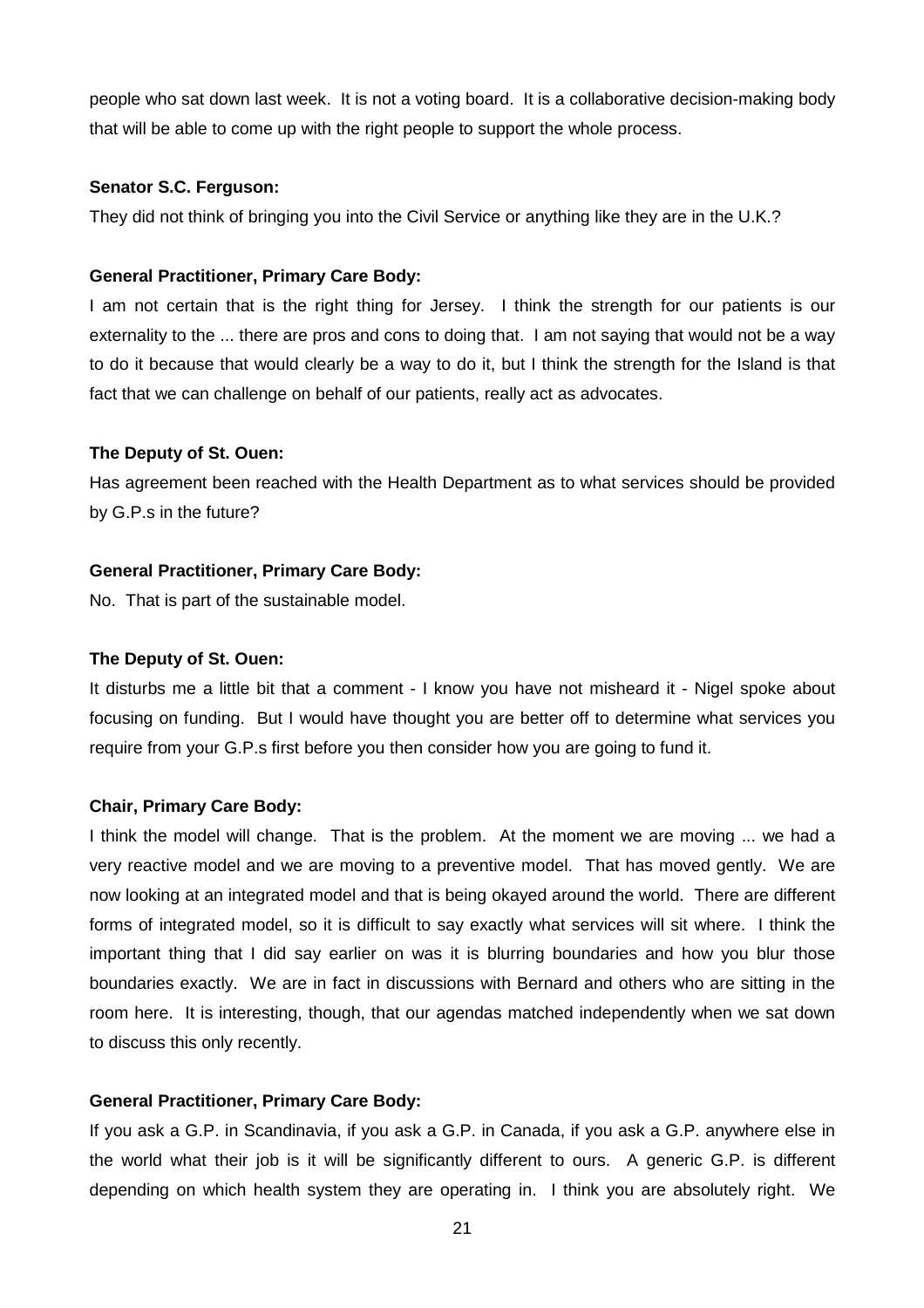need to know are we designing a health system that is a Rolls-Royce, a BMW, a Mini or a push bike. **[Laughter]** We need to know what spectrum we are designing. We also need to know how much of that health budget the Government are going to be responsible for and how much one expects the patient to be responsible for. To a certain extent we need a funding envelope. We had this discussion last week at the board. It is a chicken and egg situation. Do we go and say: "How much have we got?" or do we come up and say: "This is the model; can you make the funding fit?"

## **The Deputy of St. Ouen:**

In part the community services and the services you will be required to provide as well as others need to be developed and funded to ensure that we do not need a larger hospital.

## **General Practitioner, Primary Care Body:**

Totally, yes.

## **Chair, Primary Care Body:**

Even with the larger hospital, marginally larger, but even with that with the projected demographics ...

## **The Deputy of St. Ouen:**

The idea that you can somehow put off sorting out the services that need to be provided by G.P.s and others and the funding that goes with it and yet start making decisions around a hospital is a bit odd.

## **Chair, Primary Care Body:**

Yes.

## **The Deputy of St. Ouen:**

Isolated to say the least. Disjointed, should I say, not isolated.

# **General Practitioner, Primary Care Body:**

It acknowledges you have to identify a site or sites. You have to identify a funding mechanism and these things take a long while to develop. The question is what you put in it and how it works and where the wall is between the inside of the hospital and the outside of the hospital is something that needs to be defined, in actual fact. It should not be ... there will be a physical wall but to a certain extent some of the hospital care can be delivered in the community, some of the community care can be delivered in the hospital. It should be fairly fluid. Those are the sorts of discussions that are going on at the moment.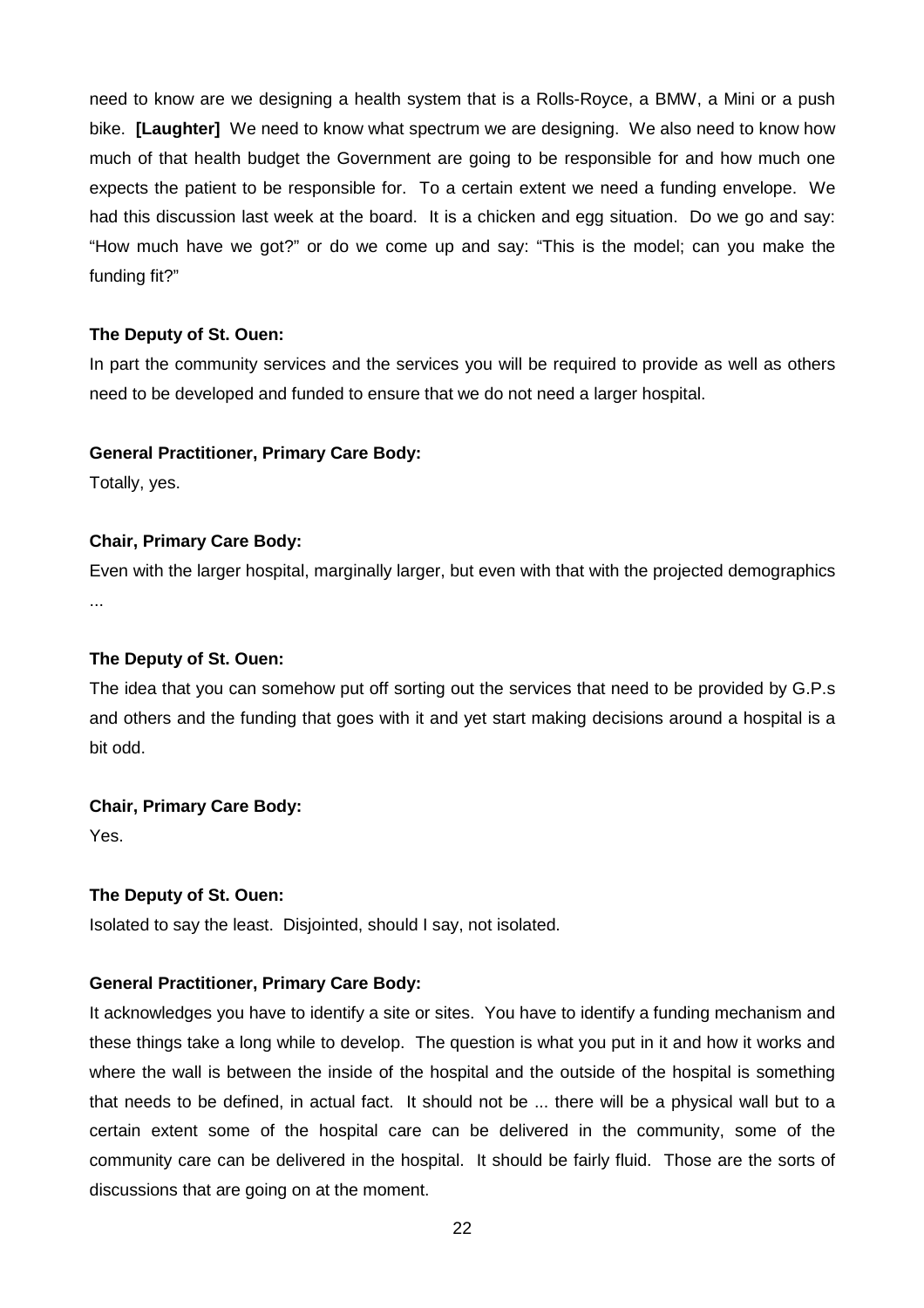#### **The Deputy of St. Ouen:**

How far advanced are those discussions because it seems clear from people we have discussed it with that this dual site option is the one that has been selected and obviously there are consequences and issues around that.

#### **Chair, Primary Care Body:**

It is outside our remit but one would assume there are problems around having a dual site. But equally I am assuming there are cogent reasons why that has been chosen, and not least the expense. It probably would have not been the ideal but it seems to be what Jersey can afford.

#### **Deputy J.A. Hilton:**

Just why we touch on then hospital, have you got a view on the issue of single-bedded rooms?

#### **Chair, Primary Care Body:**

We understand from work done in the U.K., and it is only what we have read, that it is not the answer for all. Not everyone wants that. I think, as one might put it, it is a matter of choice. It is providing choice for people.

#### **General Practitioner, Primary Care Body:**

Yes, choice is important. There is quite a lot of evidence that if you have a short stay a single bedded room is desirable. If you have a longer stay then there are lots of reasons why it might be safer for you to be in a room with more than one person.

#### **The Deputy of St. Ouen:**

This morning we had a discussion with Dr. Graham Prince, who is the clinical lead on I.T. and who first of all highlighted the fact that the G.P. central server is just about complete and ready for action. But equally the community health system that was proposed in the original health plans was excluded due to lack of funding. That is a very important tool that is required not only to improve the services to the public with regard to health but equally to support any development around the 2-site hospital. Are you having an input into encouraging the powers that be to deliver their part of the bargain?

#### **Chair, Primary Care Body:**

I.T. is something that I am passionate about, as you know. I am sorry but it was last Tuesday and not last Thursday I presented to the States Members. It has come about largely because it facilitates change and that is the major issue around what you are saying. What we had in the U.K. is that the I.T. systems were developed in primary care some 20 years before secondary care, so they are much more advanced and centred around clinical care so they are around the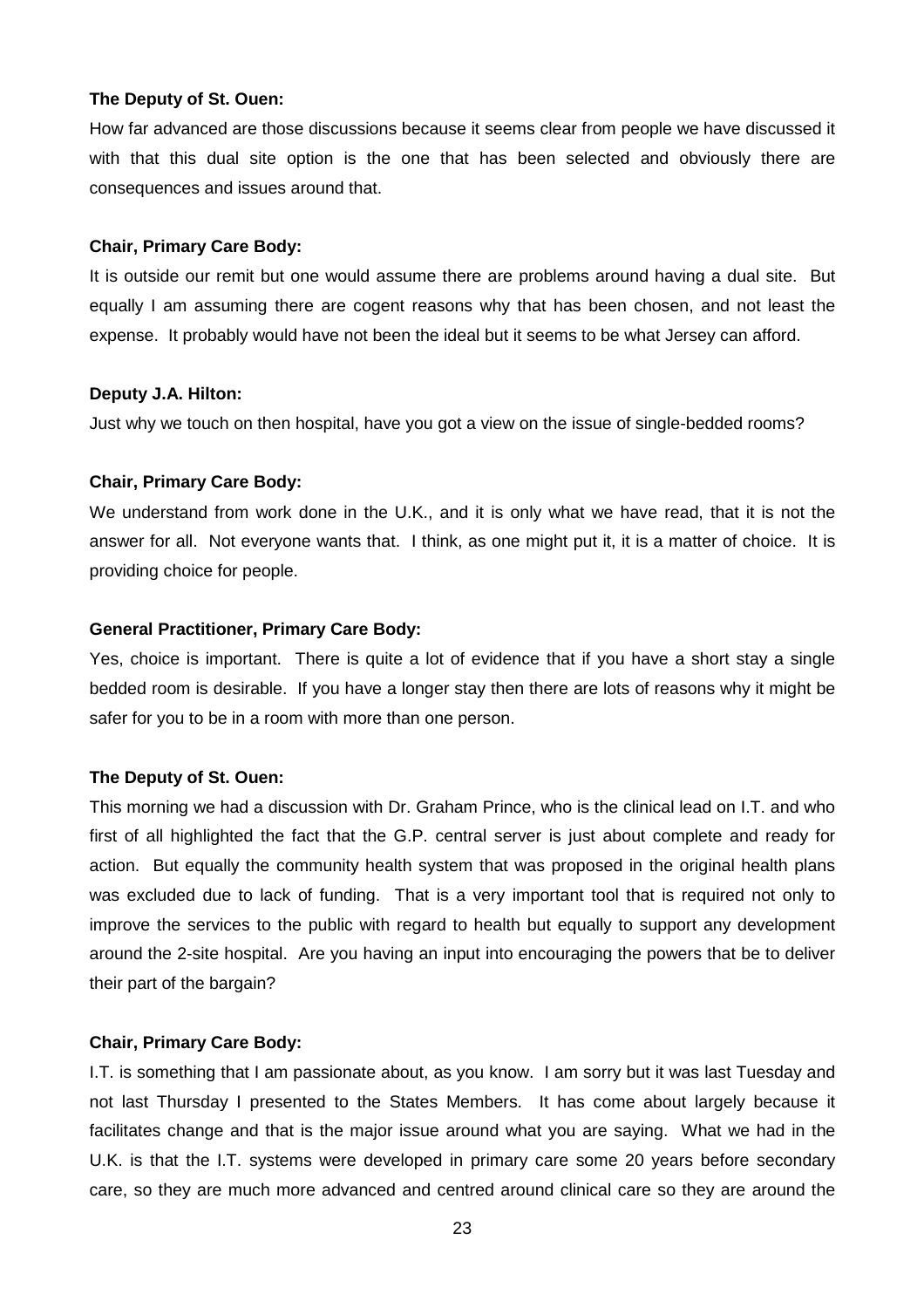point of contact with the patient. From the point of view of what you need on a day-to-day basis they are way ahead of most other systems. I said at the meeting last week that I have begun to recognise over the years I have been involved that there is a certain core data set that is available and should be available for patients on a day-to-day basis. So, wherever they are seen, again blurring the boundaries, whether it is in a secondary care diabetic clinic or in primary care in front of one of our doctors here, then that information is available. But every organisation, general practice, the hospital, various aspects of the community, whether they are working in the community or in the hospital, will want their own bits around outcome data, et cetera, et cetera. I think we have to make sure that the emphasis is on making that core data available as we move things ahead. I think with EMIS Web what we have done as G.P.s is what we could do at the time and we have taken a long time to persuade people how effective this will be. But we have put all that community data and most of the population data there, so all that clinical data that we have collected for years will be available.

## [15:00]

We want to make sure that links in with the hospital. The difficulty is, again going back to silo working, the hospital system has developed in a silo compared with the community system and it is not only the local factors that have determined that, unfortunately. That is what has happened in the U.K. as well. We hope to be able to work as integrated models are rolled out in the U.K. and elsewhere, in conjunction with the I.T. developers in the U.K., to move things towards this model whereby the important data is there for patients when it is needed.

#### **Senator S.C. Ferguson:**

How much of a risk is the fact that they have a different identifying field in the hospital? Do the identifying fields they are going to be having with the G.P.?

#### **Chair, Primary Care Body:**

They have not exactly. As the proverbial John the Baptist here I have been talking about keeping the unique identifier mapped since 2003 and even as far back then, as it was called hospital number in those days, I suggested that there was a link to the JY number that was likely to be the population identifier and effectively that was what I.S.D. chose. The hospital, again to be fair to it, has its own - again going back to what I was saying a few moments ago - needs. So, if we are looking at a patient who resides in Jersey, a JY number is entirely appropriate and if you are following them through a long illness that is right. But you might come over here as a holidaymaker and therefore you only need to have a hospital number for the time you are here, not a JY number. You might come over here and begin seasonal work and decide to stay so you